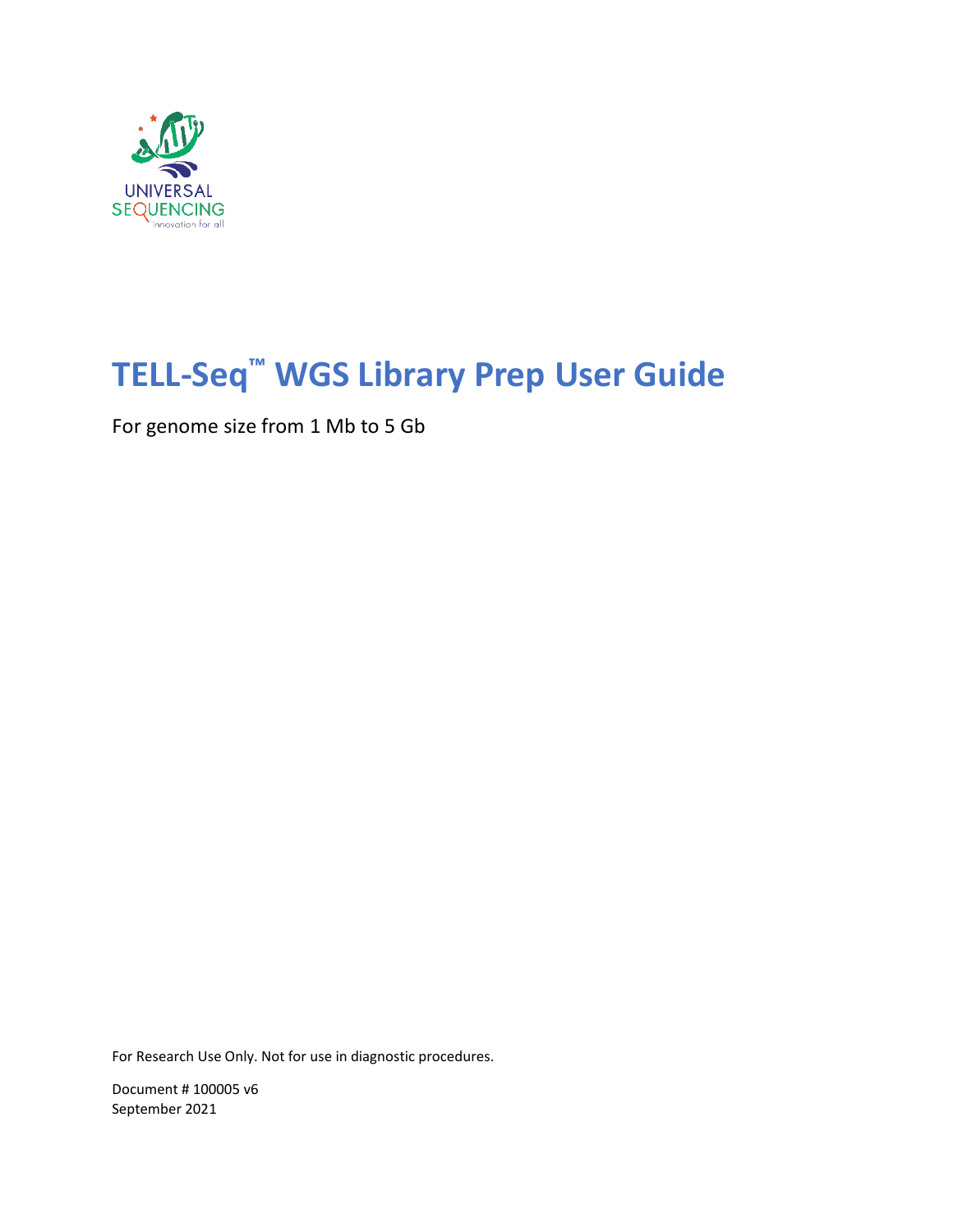## **Table of Contents**

| 1. |  |
|----|--|
|    |  |
| 2. |  |
|    |  |
|    |  |
|    |  |
|    |  |
|    |  |
|    |  |
|    |  |
|    |  |
|    |  |
|    |  |
|    |  |
| 3. |  |
|    |  |
|    |  |
| 4. |  |
| 5. |  |
|    |  |
|    |  |
|    |  |
|    |  |
|    |  |
|    |  |
|    |  |
| 6. |  |
|    |  |
|    |  |
|    |  |
|    |  |

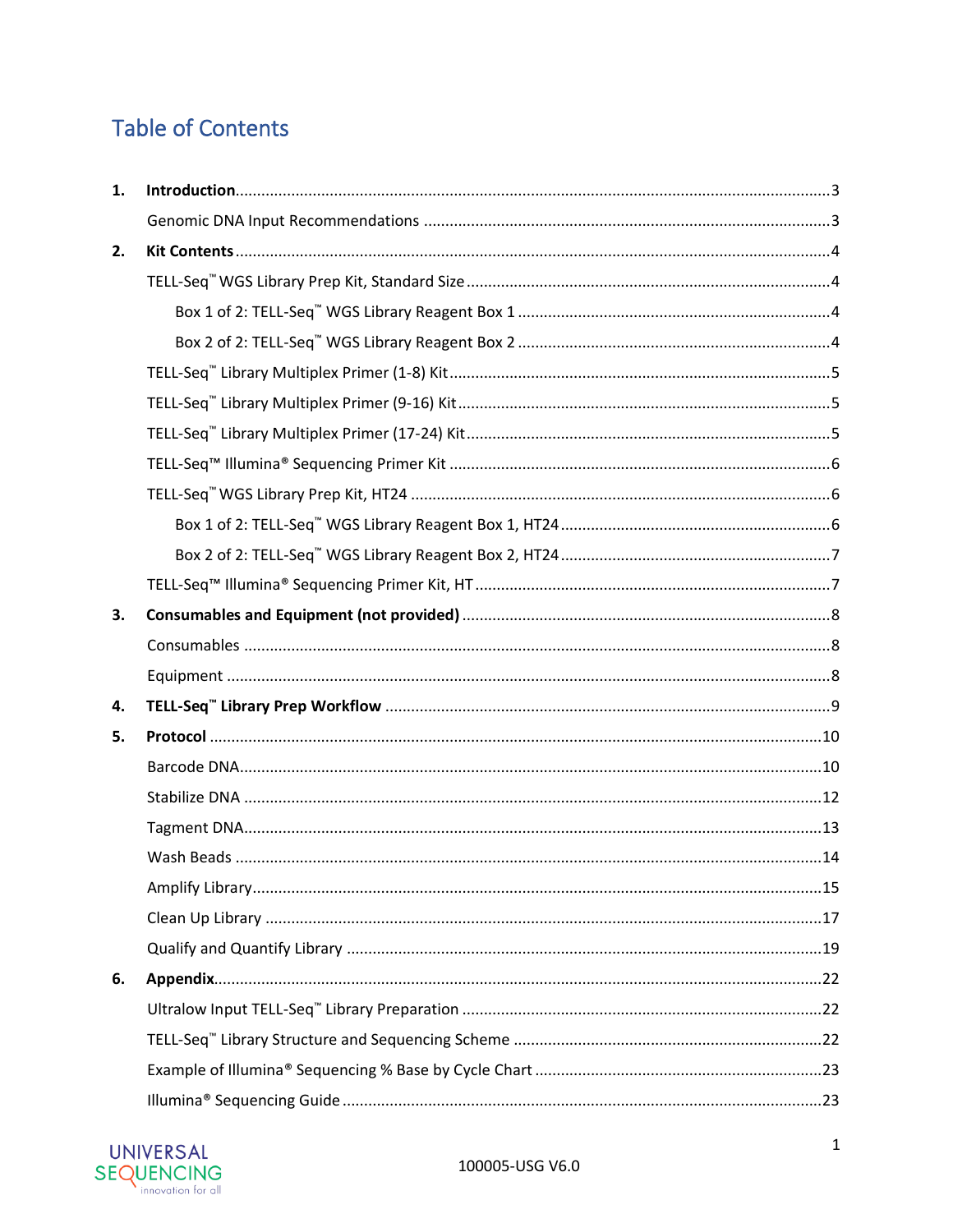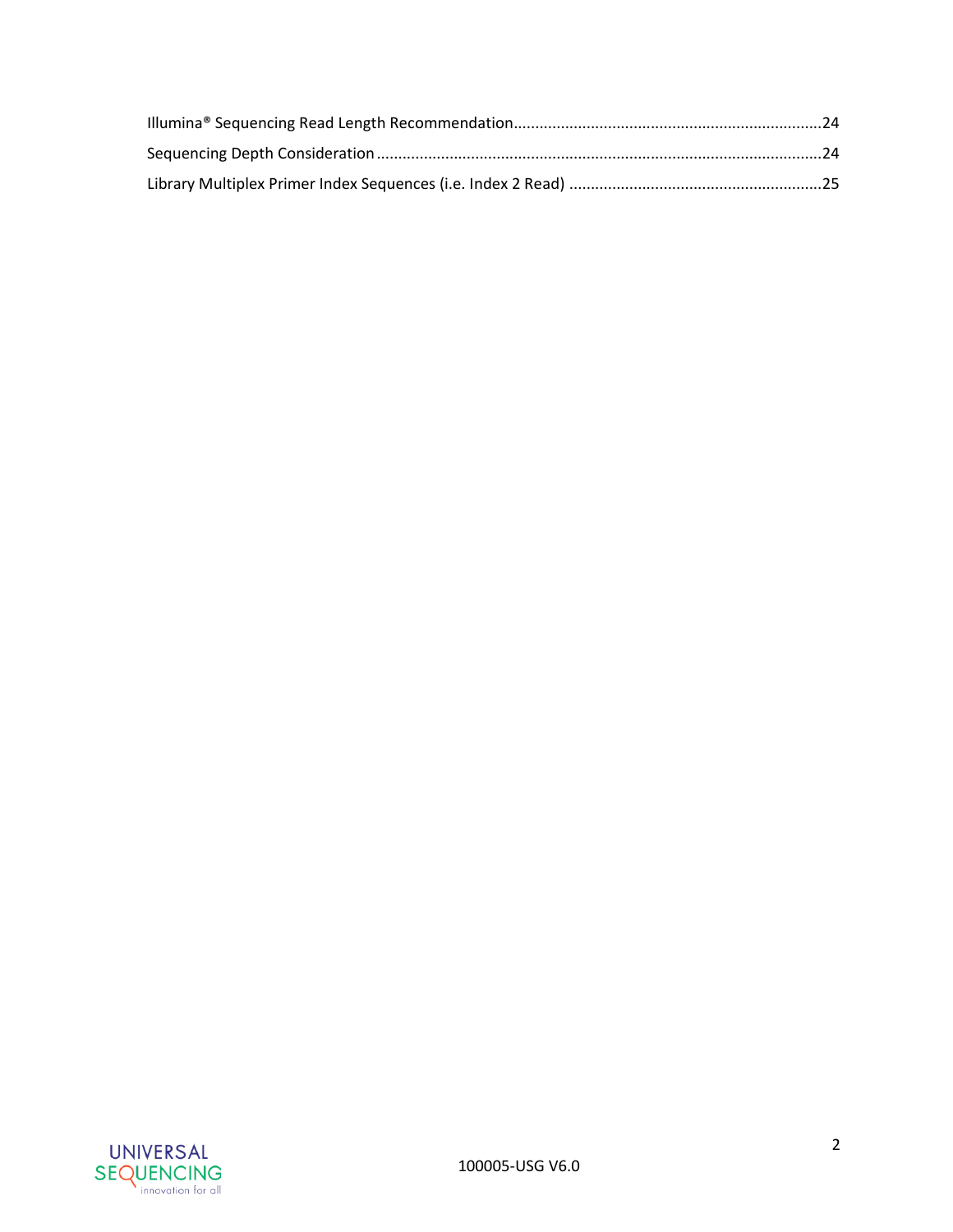## <span id="page-3-0"></span>1. Introduction

This protocol explains how to prepare indexed paired-end TELL-Seq™ whole genome sequencing (WGS) libraries using a TELL-Seq WGS Library Prep Kit from a genomic DNA sample with genome size ranges from 1 Mb to 5 Gb for subsequent sequencing on an Illumina® sequencing system.

The TELL-Seq WGS library prep kit uses an innovative Transposase Enzyme Linked Long-read Sequencing (TELL-Seq™) technology† to prepare a paired-end library to generate barcode linked reads from an Illumina® sequencing system. Coupled with TELL-Seq specific analysis software, the linked reads can be easily used for genome wide variant calling, haplotype phasing, structural variation detection, metagenomic studies and *de novo* sequencing assembly.

A TELL-Seq™ WGS Library Prep kit and protocol can:

- $\triangleright$  Generate TELL-Seq WGS libraries for genome size ranging from 1 Mb to 5 Gb
	- o Standard Size kit

12 paired end TELL-Seq libraries from samples with small genomes (1 Mb to 200 Mb) or 6 paired end TELL-Seq libraries from samples with medium sized genomes (200 Mb to 1 Gb) or 4 paired end TELL-Seq libraries from samples with large sized genomes (1 Gb to 5 Gb)

o HT24 kit

72 paired end TELL-Seq libraries from samples with small genomes (1 Mb to 200 Mb) or 36 paired end TELL-Seq libraries from samples with medium sized genomes (200 Mb to 1 Gb) or 24 paired end TELL-Seq libraries from samples with large sized genomes (1 Gb to 5 Gb)

- $\triangleright$  Use 0.5 ng to 5 ng genomic DNA input for standard input procedure
- $\triangleright$  Use as little as 0.1 ng DNA for ultralow input applications (Appendix)
- $\triangleright$  Produce barcode linked reads using an Illumina® sequencing system

### <span id="page-3-1"></span>Genomic DNA Input Recommendations

Genomic DNA inputs range from 0.1 ng to 5 ng based on the genome size. Use a fluorometric-based method to quantify input DNA. Avoid methods that only measure total nucleic acid, such as NanoDrop or other UV absorbance methods. If you use the Qubit dsDNA BR Assay Kit or HS Kit, use at least 2  $\mu$ L of each DNA sample with 198 µL of the Qubit Working Solution. Genomic DNA should be stored in a Tris buffer with pH ranging from 7.5 - 8.0.

The ratio of absorbance measurement at 260 nm to absorbance at 280 nm is used as an indication of sample purity. This protocol is optimized for DNA with absorbance ratio values of 1.8–2.0. If there are excessive RNA in the DNA sample, it should be removed with a RNase treatment.

For linked read analysis, the longer the input genomic DNA length, the better the results for phasing and assembly. High molecular weight genomic DNA (greater than 20 Kb) is preferred in this protocol. Avoid breaking the HMW DNA during handling. Remove small molecular weight DNA (identified as a smear less than 10 Kb on a gel).

† Patent pending.

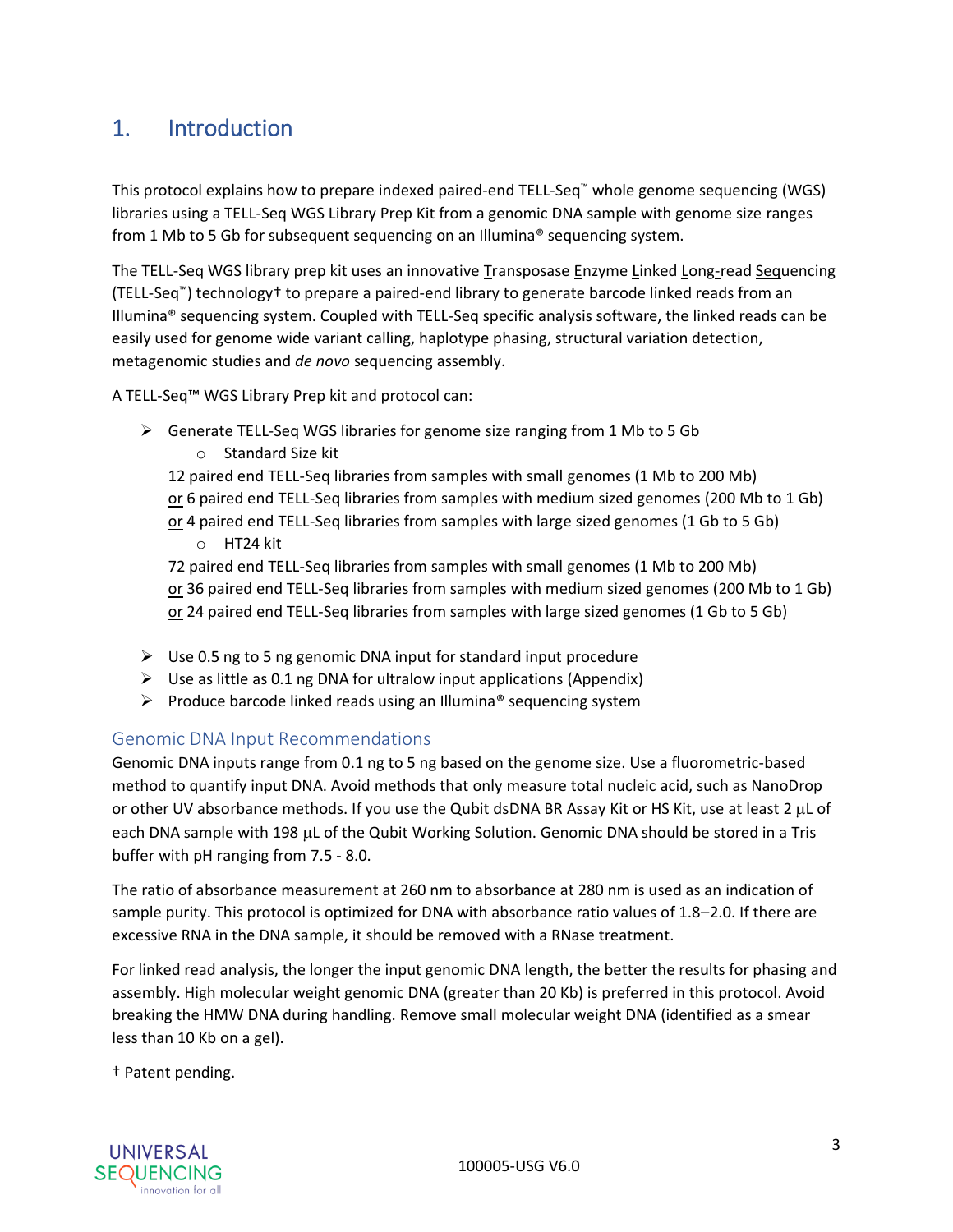## <span id="page-4-0"></span>2. Kit Contents

## <span id="page-4-1"></span>TELL-Seq™ WGS Library Prep Kit, Standard Size **(2 Boxes)**

<span id="page-4-2"></span>Box 1 of 2: TELL-Seq™ WGS Library Reagent Box 1 (PN 100001)

| <b>Component Name</b>     | <b>Cap Color</b>   | Volume (µL) | <b>Storage Temperature</b>           |
|---------------------------|--------------------|-------------|--------------------------------------|
| 5× Reaction Buffer        | <b>CAP</b> Blue    | 48          | $-25^{\circ}$ C to $-15^{\circ}$ C   |
| <b>Barcoding Enzyme</b>   | <b>CAP Black</b>   | 24          | $-25^{\circ}$ C to $-15^{\circ}$ C   |
| Cofactor II               | <b>CAP</b> Amber   | 48          | $-25^{\circ}$ C to $-15^{\circ}$ C   |
| Exonuclease               | <b>CAP</b> Yellow  | 12          | $-25^{\circ}$ C to $-15^{\circ}$ C   |
| Stabilizer                | <b>CAP</b> Violet  | 12          | $-25^{\circ}$ C to $-15^{\circ}$ C   |
| <b>Suspension Buffer</b>  | <b>CAP</b> Natural | 36          | $-25^{\circ}$ C to $-15^{\circ}$ C   |
| <b>Tagging Enzyme</b>     | <b>CAP</b> Red     | 24          | $-25^{\circ}$ C to $-15^{\circ}$ C   |
| 2× PCR Master Mix         | <b>CAP</b> Pink    | 150         | $-25^{\circ}$ C to $-15^{\circ}$ C   |
| Enhancer                  | <b>CAP</b> Green   | 18          | -25 $^{\circ}$ C to -15 $^{\circ}$ C |
| 10× Primer l <sup>a</sup> | <b>CAP White</b>   | 30          | $-25^{\circ}$ C to $-15^{\circ}$ C   |

NOTE: Do not freeze and thaw Box 1 reagents for more than 6 times.

a For use with 10**×** Primer II in any TELL-Seq Library Multiplex Primer Kit together for library amplification.

## <span id="page-4-3"></span>Box 2 of 2: TELL-Seq™ WGS Library Reagent Box 2 (PN 100002)

| <b>Component Name</b>      | <b>Cap Color</b>   | Volume $(\mu L)$ | <b>Storage Temperature</b>       |
|----------------------------|--------------------|------------------|----------------------------------|
| TELL-Bead                  | CAP Orange         | 76               | $2^{\circ}$ C to $8^{\circ}$ C   |
| Wash Solution              | CAP White          | 4500             | $2^{\circ}$ C to $8^{\circ}$ C   |
| Stop Solution <sup>b</sup> | <b>CAP Natural</b> | 960              | $2^{\circ}$ C to 25 $^{\circ}$ C |

<sup>b</sup> Prior to use, if the Stop Solution is not clear, warm the tube up at 37°C. Vortex to dissolve any precipitate. After the first use, store resuspended Stop Solution at room temperature for future use.

**PRO TIP**: **FOUR** TELL-Seq™ WGS Library Prep Kits, Standard Size including both Box 1 and Box 2 can pair with **ONE** of any TELL-Seq Library Multiplex Primer Kits.

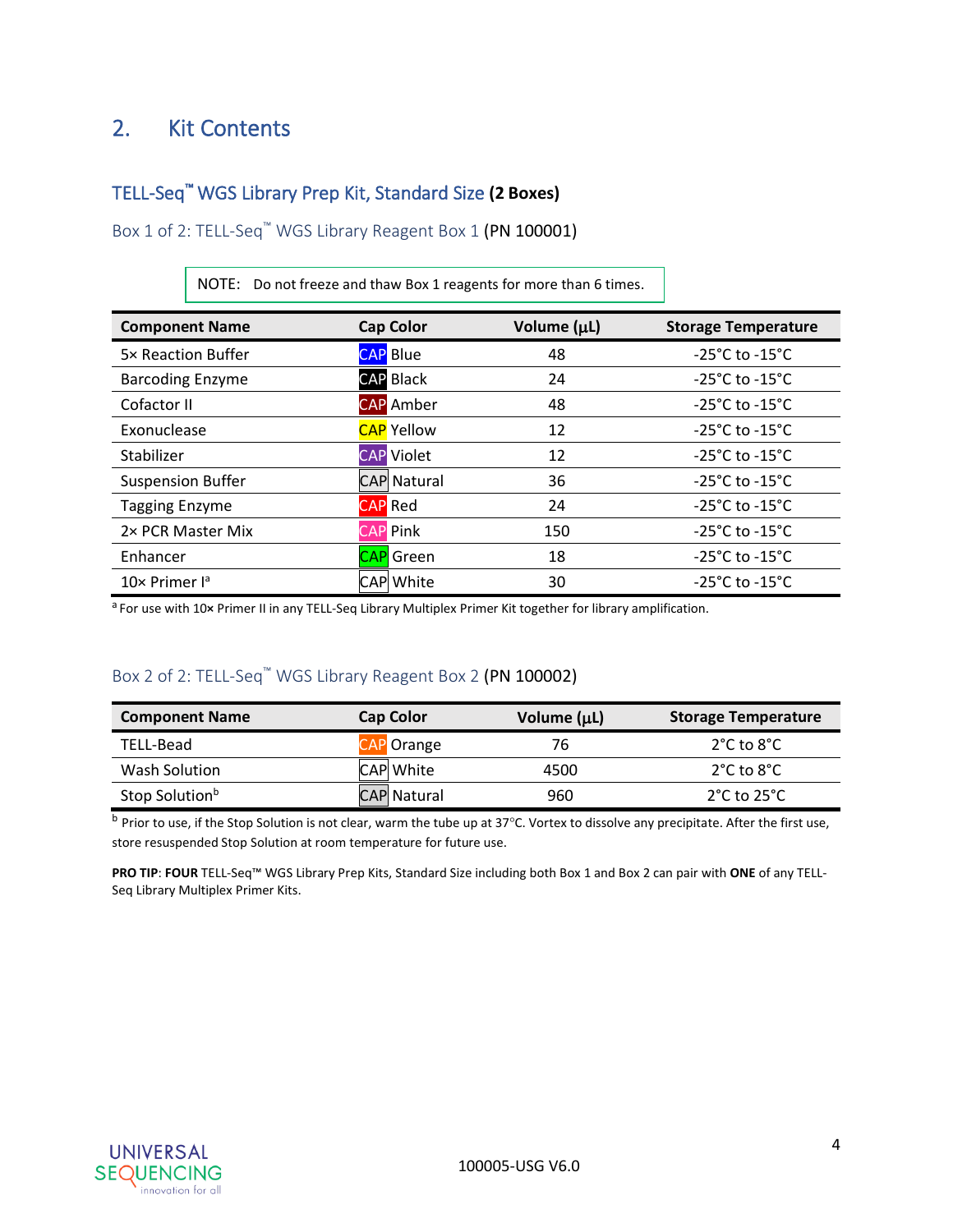<span id="page-5-0"></span>

| TELL-Seq™ Library Multiplex Primer (1-8) Kit (PN 100003) |  |
|----------------------------------------------------------|--|
|----------------------------------------------------------|--|

| <b>Component Name</b> | <b>Cap Color</b>   | Volume (µL) | <b>Storage Temperature</b>         |
|-----------------------|--------------------|-------------|------------------------------------|
| 10× Primer II, T501   | <b>CAP</b> Blue    | 15          | $-25^{\circ}$ C to $-15^{\circ}$ C |
| 10× Primer II, T502   | <b>CAP Black</b>   | 15          | $-25^{\circ}$ C to $-15^{\circ}$ C |
| 10× Primer II, T503   | CAP Green          | 15          | $-25^{\circ}$ C to $-15^{\circ}$ C |
| 10× Primer II, T504   | <b>CAP</b> Yellow  | 15          | $-25^{\circ}$ C to $-15^{\circ}$ C |
| 10× Primer II, T505   | <b>CAP</b> Violet  | 15          | -25°C to -15°C                     |
| 10× Primer II, T506   | <b>CAP Natural</b> | 15          | $-25^{\circ}$ C to $-15^{\circ}$ C |
| 10× Primer II, T507   | <b>CAP</b> Red     | 15          | $-25^{\circ}$ C to $-15^{\circ}$ C |
| 10× Primer II, T508   | Orange             | 15          | -25°C to -15°C                     |

**PRO TIP**: **ONE** TELL-Seq Library Multiplex Primer (1-8) Kit contains enough primers to be used with **FOUR** TELL-Seq™ WGS Library Prep Kits, Standard Size.

## <span id="page-5-1"></span>TELL-Seq™ Library Multiplex Primer (9-16) Kit **(PN 100009)**

| <b>Component Name</b> | <b>Cap Color</b>   | Volume (µL) | <b>Storage Temperature</b>         |
|-----------------------|--------------------|-------------|------------------------------------|
| 10× Primer II, T509   | <b>CAP</b> Blue    | 15          | $-25^{\circ}$ C to $-15^{\circ}$ C |
| 10× Primer II, T510   | <b>CAP</b> Amber   | 15          | $-25^{\circ}$ C to $-15^{\circ}$ C |
| 10× Primer II, T511   | CAP Green          | 15          | $-25^{\circ}$ C to $-15^{\circ}$ C |
| 10× Primer II, T512   | <b>CAP</b> Yellow  | 15          | $-25^{\circ}$ C to $-15^{\circ}$ C |
| 10× Primer II, T513   | <b>CAP</b> Violet  | 15          | $-25^{\circ}$ C to $-15^{\circ}$ C |
| 10× Primer II, T514   | CAP Orange         | 15          | $-25^{\circ}$ C to $-15^{\circ}$ C |
| 10× Primer II, T515   | <b>CAP</b> Red     | 15          | $-25^{\circ}$ C to $-15^{\circ}$ C |
| 10× Primer II, T516   | <b>CAP Natural</b> | 15          | $-25^{\circ}$ C to $-15^{\circ}$ C |

**PRO TIP**: **ONE** TELL-Seq Library Multiplex Primer (9-16) Kit contains enough primers to be used with **FOUR** TELL-Seq™ WGS Library Prep Kits, Standard Size.

## <span id="page-5-2"></span>TELL-Seq™ Library Multiplex Primer (17-24) Kit **(PN 100010)**

| <b>Component Name</b> | <b>Cap Color</b>  | Volume (µL) | <b>Storage Temperature</b>         |
|-----------------------|-------------------|-------------|------------------------------------|
| 10× Primer II, T517   | <b>CAP</b> Amber  | 15          | $-25^{\circ}$ C to $-15^{\circ}$ C |
| 10× Primer II, T518   | <b>CAP</b> Blue   | 15          | $-25^{\circ}$ C to $-15^{\circ}$ C |
| 10× Primer II, T519   | <b>CAP</b> Yellow | 15          | $-25^{\circ}$ C to $-15^{\circ}$ C |
| 10× Primer II, T520   | CAP Green         | 15          | $-25^{\circ}$ C to $-15^{\circ}$ C |
| 10× Primer II, T521   | <b>CAP Black</b>  | 15          | $-25^{\circ}$ C to $-15^{\circ}$ C |
| 10× Primer II, T522   | <b>CAP</b> Violet | 15          | $-25^{\circ}$ C to $-15^{\circ}$ C |
| 10× Primer II, T523   | <b>CAP</b> Orange | 15          | $-25^{\circ}$ C to $-15^{\circ}$ C |
| 10× Primer II, T524   | <b>CAP</b> Red    | 15          | $-25^{\circ}$ C to $-15^{\circ}$ C |

**PRO TIP**: **ONE** TELL-Seq Library Multiplex Primer (17-24) Kit contains enough primers to be used with **FOUR** TELL-Seq™ WGS Library Prep Kits, Standard Size.

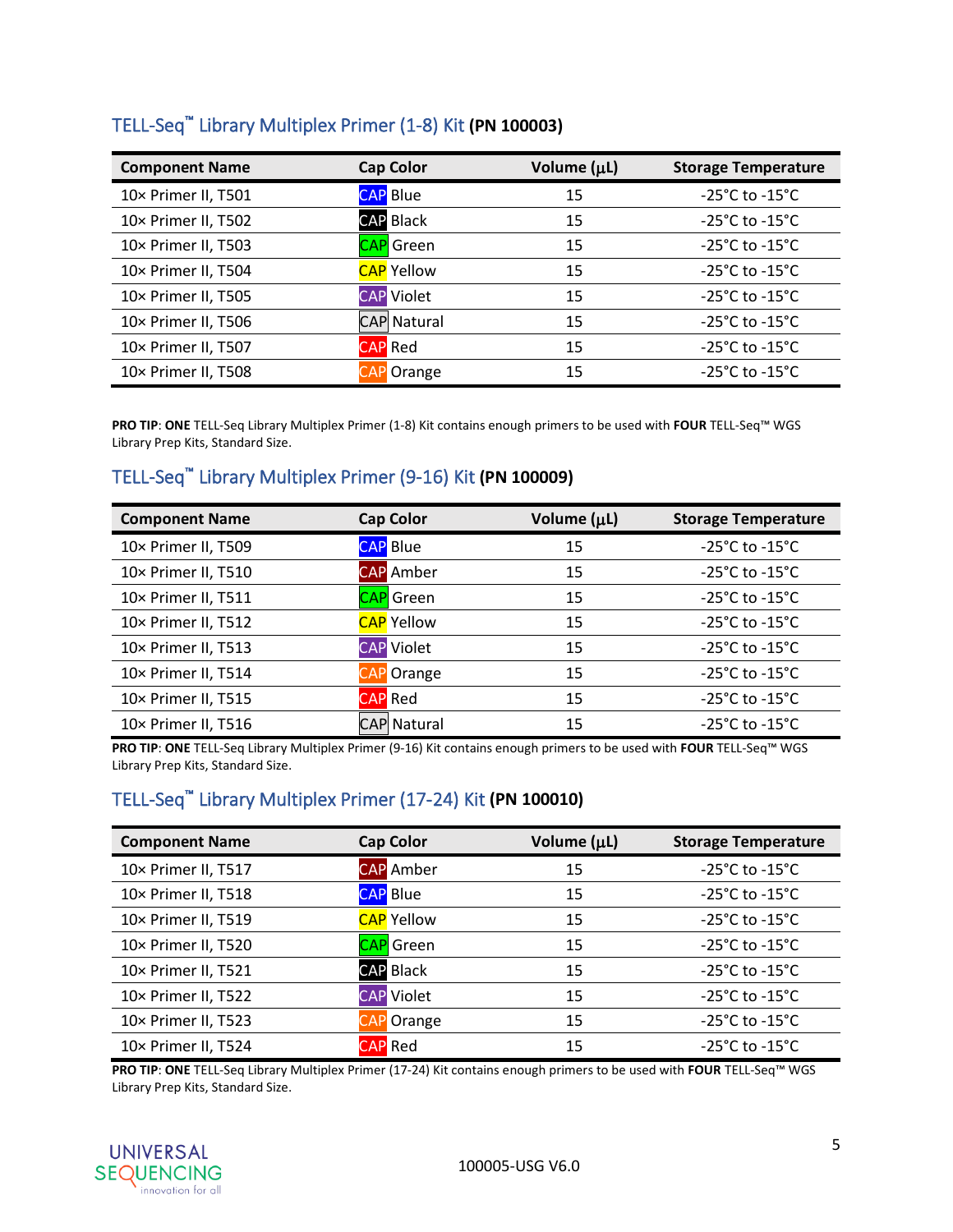| <b>Component Name</b> | <b>Cap Color</b>        | Concentration | Volume (µL) | <b>Storage</b><br>Temperature      |
|-----------------------|-------------------------|---------------|-------------|------------------------------------|
| Read 1 Primer         | <b>CAP Black</b>        | $100 \mu M$   | 50          | $-25^{\circ}$ C to $-15^{\circ}$ C |
| Read 2 Primer         | <b>CAP</b> White        | 100uM         | 50          | $-25^{\circ}$ C to $-15^{\circ}$ C |
| Index 1 Primer        | <b>CAP</b> Red          | $100 \mu M$   | 50          | $-25^{\circ}$ C to $-15^{\circ}$ C |
| Index 2 Primer        | <mark>CAP</mark> Yellow | $100 \mu M$   | 50          | $-25^{\circ}$ C to $-15^{\circ}$ C |

## <span id="page-6-0"></span>TELL-Seq™ Illumina® Sequencing Primer Kit **(PN 100004)**

**PRO TIP**: The minimum number of sequencing runs that can be performed using the amount of sequencing primers provided vary based on the sequencing system (see below).

| <b>Sequencing System</b> | <b>Number of runs</b> | Is custom Index 2 Primer required? |
|--------------------------|-----------------------|------------------------------------|
| NovaSeg                  | 4                     | v1 reagent: No; v1.5 reagent: Yes  |
| HiSeq 3000/4000          | 2                     | Yes                                |
| HiSeq 2000/2500          | 5                     | <b>No</b>                          |
| NextSeq                  | 8                     | Yes                                |
| MiSeq                    | 16                    | <b>No</b>                          |
| MiniSeg                  | 8                     | Yes                                |

## <span id="page-6-1"></span>TELL-Seq™ WGS Library Prep Kit, HT24 **(2 Boxes)**

<span id="page-6-2"></span>Box 1 of 2: TELL-Seq™ WGS Library Reagent Box 1, HT24 (PN 100011)

NOTE: Do not freeze and thaw Box 1 reagents for more than 6 times.

| <b>Component Name</b>            | <b>Cap Color</b>   | Volume (µL) | <b>Storage Temperature</b>         |
|----------------------------------|--------------------|-------------|------------------------------------|
| 5× Reaction Buffer               | <b>CAP</b> Blue    | 288         | $-25^{\circ}$ C to $-15^{\circ}$ C |
| <b>Barcoding Enzyme</b>          | <b>CAP Black</b>   | 144         | $-25^{\circ}$ C to $-15^{\circ}$ C |
| Cofactor II                      | <b>CAP</b> Amber   | 288         | $-25^{\circ}$ C to $-15^{\circ}$ C |
| Exonuclease                      | <b>CAP</b> Yellow  | 72          | $-25^{\circ}$ C to $-15^{\circ}$ C |
| Stabilizer                       | <b>CAP</b> Violet  | 72          | $-25^{\circ}$ C to $-15^{\circ}$ C |
| <b>Suspension Buffer</b>         | <b>CAP Natural</b> | 216         | $-25^{\circ}$ C to $-15^{\circ}$ C |
| <b>Tagging Enzyme</b>            | <b>CAP</b> Red     | 144         | $-25^{\circ}$ C to $-15^{\circ}$ C |
| 2× PCR Master Mix                | <b>CAP</b> Pink    | 900         | $-25^{\circ}$ C to $-15^{\circ}$ C |
| Enhancer                         | <b>CAP</b> Green   | 108         | $-25^{\circ}$ C to $-15^{\circ}$ C |
| $10\times$ Primer l <sup>a</sup> | CAP White          | 180         | $-25^{\circ}$ C to $-15^{\circ}$ C |

a For use with 10**×** Primer II in the TELL-Seq Library Multiplex Primer Kit together for library amplification.

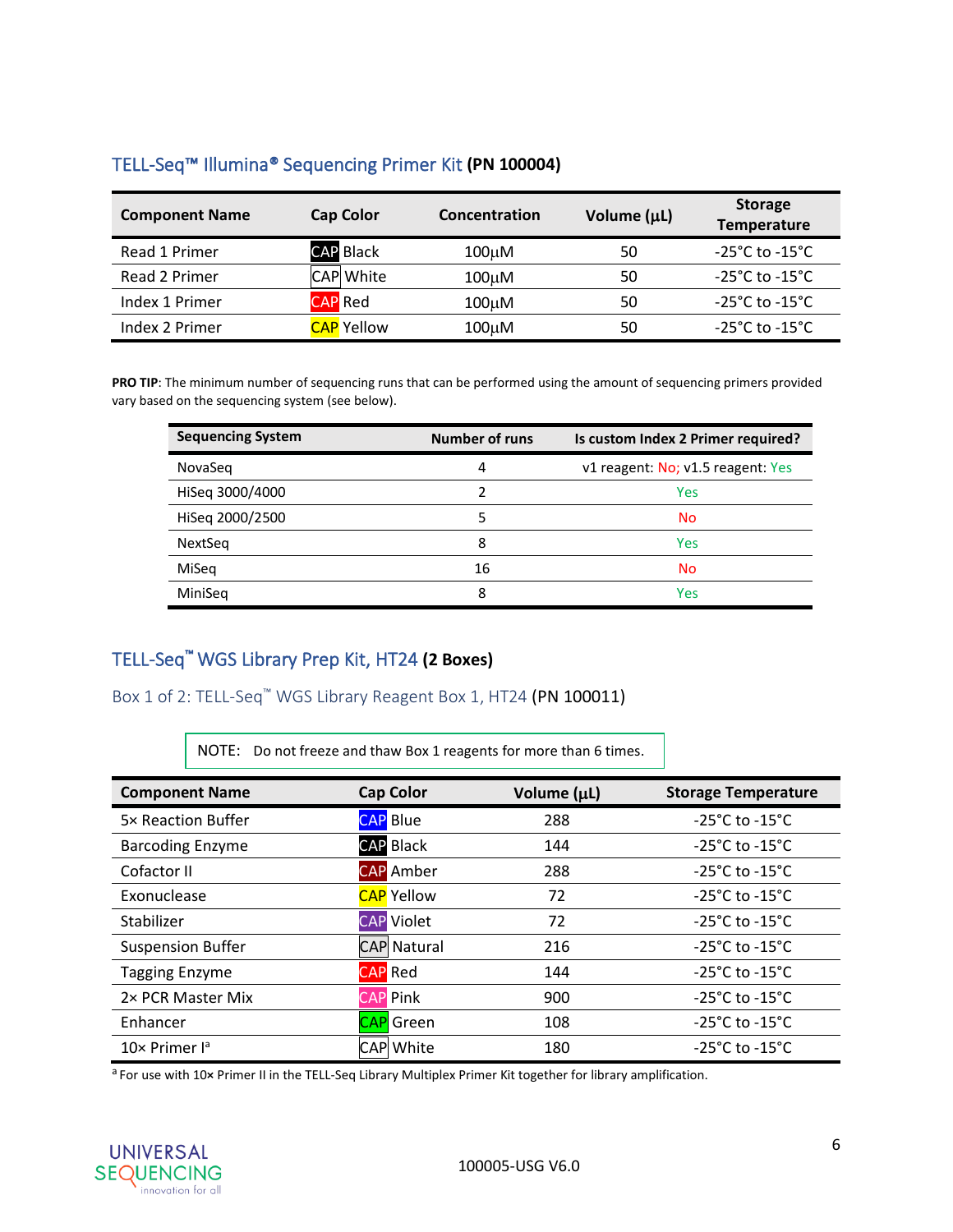## <span id="page-7-0"></span>Box 2 of 2: TELL-Seq™ WGS Library Reagent Box 2, HT24 (PN 100012)

| <b>Component Name</b>      | <b>Cap Color</b> | <b>Volume</b> | <b>Storage Temperature</b>       |
|----------------------------|------------------|---------------|----------------------------------|
| TELL-Bead                  | CAP Orange       | 456 սԼ        | $2^{\circ}$ C to $8^{\circ}$ C   |
| Wash Solution              | <b>CAP</b> Blue  | 28.5 mL       | $2^{\circ}$ C to $8^{\circ}$ C   |
| Stop Solution <sup>b</sup> | <b>CAP</b> White | 5.76 mL       | $2^{\circ}$ C to 25 $^{\circ}$ C |

<sup>b</sup> Prior to use, if the Stop Solution is not clear, warm the tube up at 37°C. Vortex to dissolve any precipitate. After the first use, store resuspended Stop Solution at room temperature for future use.

**PRO TIP**: **TWO** TELL-Seq™ WGS Library Prep Kits, HT24 including both Box 1 and Box 2 can pair with **THREE** of any TELL-Seq Library Multiplex Primer Kits.

## <span id="page-7-1"></span>TELL-Seq™ Illumina® Sequencing Primer Kit, HT **(PN 100013)**

| <b>Component Name</b> | <b>Cap Color</b>  | Concentration      | Volume (µL) | <b>Storage</b><br>Temperature      |
|-----------------------|-------------------|--------------------|-------------|------------------------------------|
| Read 1 Primer         | <b>CAP Black</b>  | $100 \mu M$        | 300         | $-25^{\circ}$ C to $-15^{\circ}$ C |
| Read 2 Primer         | CAP White         | $100 \mu M$        | 300         | $-25^{\circ}$ C to $-15^{\circ}$ C |
| Index 1 Primer        | <b>CAP</b> Red    | 100 <sub>u</sub> M | 300         | -25°C to -15°C                     |
| Index 2 Primer        | <b>CAP</b> Yellow | 100uM              | 300         | $-25^{\circ}$ C to $-15^{\circ}$ C |

**PRO TIP**: The minimum number of sequencing runs that can be performed using the amount of sequencing primers provided vary based on the sequencing system (see below).

| <b>Sequencing System</b> | <b>Number of runs</b> | Is custom Index 2 Primer required? |
|--------------------------|-----------------------|------------------------------------|
| NovaSeg                  | 24                    | v1 reagent: No; v1.5 reagent: Yes  |
| HiSeq 3000/4000          | 12                    | Yes                                |
| HiSeq 2000/2500          | 30                    | <b>No</b>                          |
| <b>NextSeg</b>           | 48                    | <b>Yes</b>                         |
| MiSeg                    | 96                    | No                                 |
| MiniSeg                  | 48                    | Yes                                |

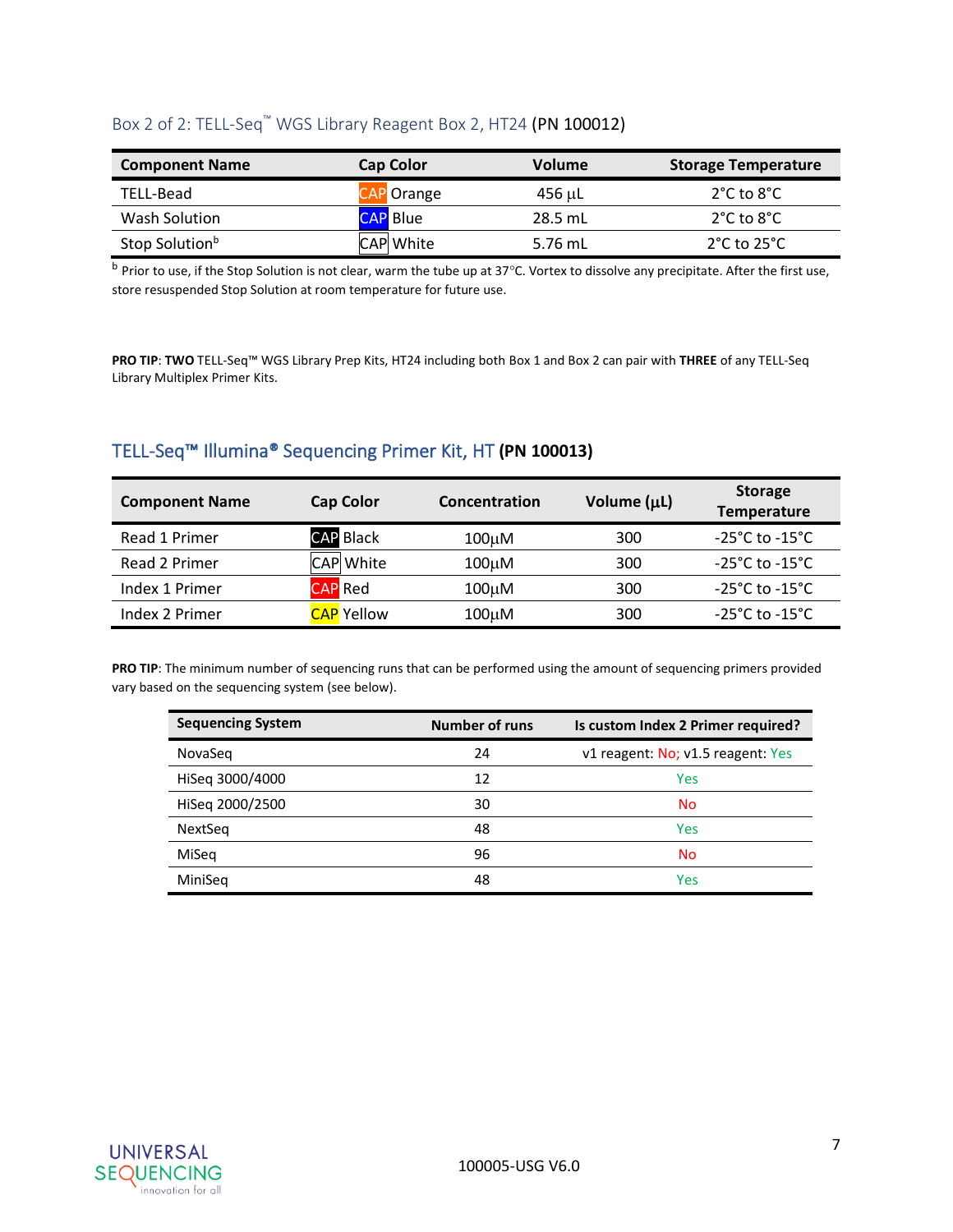## <span id="page-8-0"></span>3. Consumables and Equipment (not provided)

## <span id="page-8-1"></span>**Consumables**

| Consumable                                                  | <b>Supplier</b>                                 |
|-------------------------------------------------------------|-------------------------------------------------|
| 0.2 mL PCR tube or strip tube                               | General lab supplier                            |
| 20 µL pipette tip (standard and wide orifice)               | General lab supplier                            |
| 200 µL pipette tip (standard and wide orifice)              | General lab supplier                            |
| Ethanol 200 proof (absolute) for molecular biology (500 mL) | Sigma-Aldrich, # E7023                          |
| Nuclease-free water                                         | General lab supplier                            |
| <b>AMPure XP</b>                                            | Beckman, # A63880                               |
| Agilent High Sensitivity DNA Kit*                           | Agilent, #5067-4626                             |
| TapeStation High Sensitivity D5000 ScreenTape Assay*        | Agilent, #5067-5592,<br>#5067-5593              |
| Qubit dsDNA HS Assay Kit                                    | Thermo Fisher Scientific,<br># Q32851 or Q32854 |
| TE buffer, pH 8.0                                           | General lab supplier                            |

\*Depends on which system is available in the user facility.

## <span id="page-8-2"></span>Equipment

| <b>Equipment</b>                    | <b>Supplier</b>             |
|-------------------------------------|-----------------------------|
| Thermo Cycler                       | <b>Applied Biosystems</b>   |
| Magnetic stand for 0.2 mL PCR tubes | General lab supplier        |
| <b>Tube Rotator</b>                 | General lab supplier        |
| Incubator (for $35^{\circ}$ C)      | General lab supplier        |
| Vortexer                            | General lab supplier        |
| Microcentrifuge                     | General lab supplier        |
| Agilent Bioanalyzer*                | Agilent                     |
| Agilent TapeStation*                | Agilent                     |
| Qubit <sup>®</sup> Fluorometer 3.0  | Thermo Fisher Scientific, # |
|                                     | Q33216, Q33217 or Q33218    |
| Ice Bucket                          | General lab supplier        |

\*Depends on which system is available in the user facility.

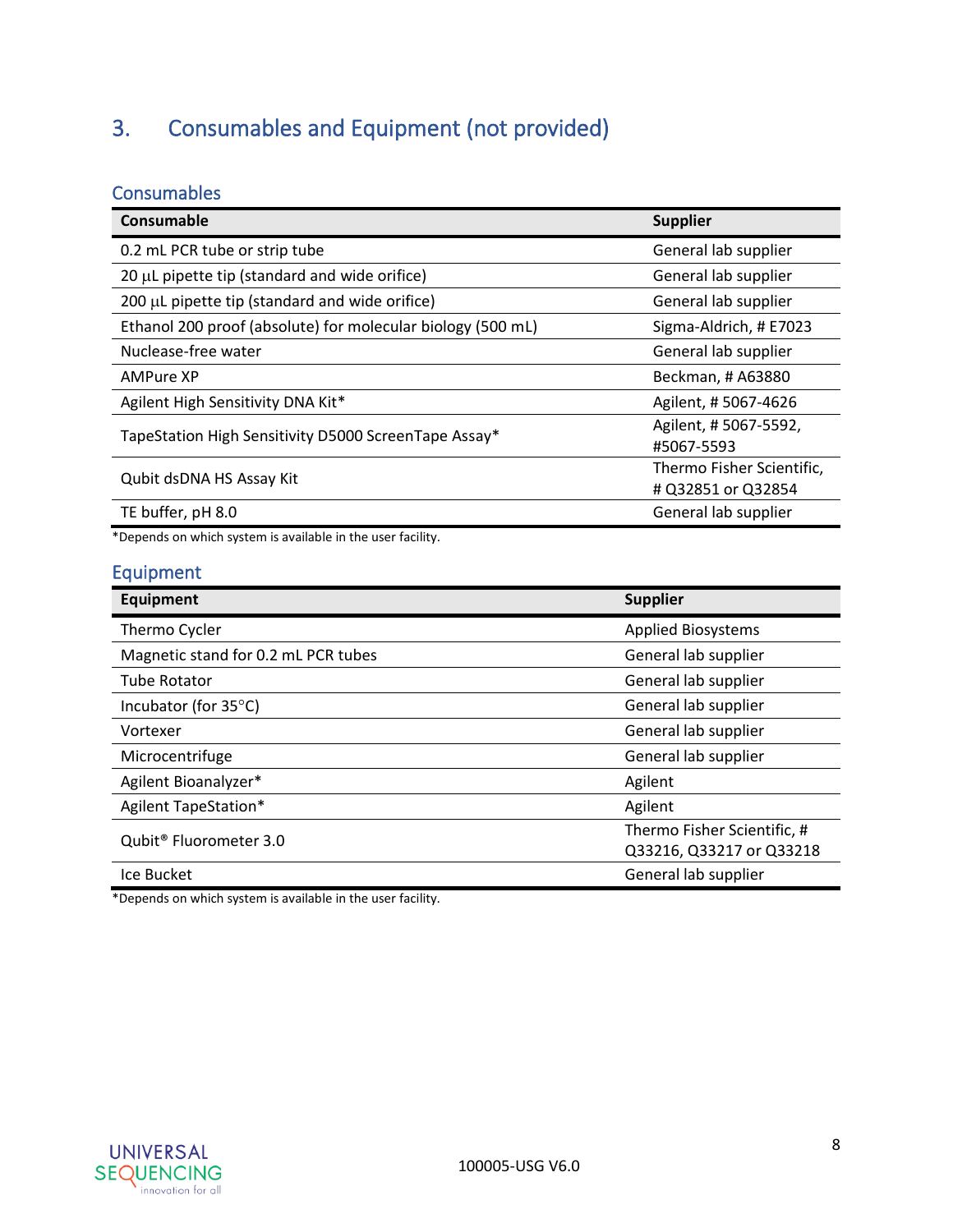## <span id="page-9-0"></span>4. TELL-Seq™ Library Prep Workflow



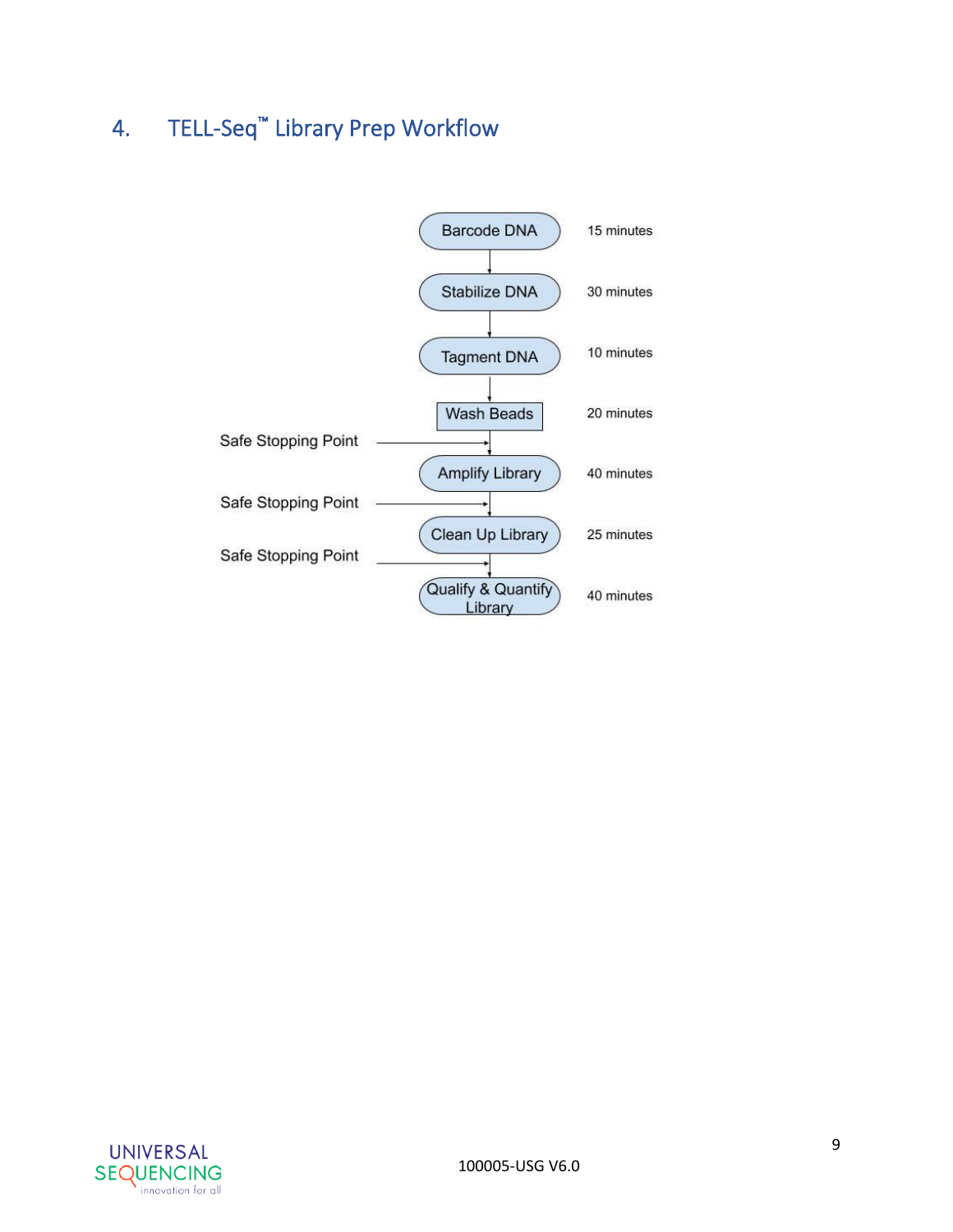## <span id="page-10-0"></span>5. Protocol

TELL-Seq WGS library prep kits are designed to generate up to 12 TELL-Seq libraries using Standard Size kit and up to 72 TELL-Seq libraries using HT24 kit (see table below). The following protocol describes library preparation procedures based on specified sample genome sizes. All other unspecified conditions will apply to all genome sizes.

## <span id="page-10-1"></span>Barcode DNA

#### **I. Consumables**

#### ➢ Input genomic DNA (User)

| <b>Genome Size</b>           | Input<br><b>Amount</b> | <b>Reaction</b><br>Vol $(\mu L)$ | Preps/<br><b>Standard Size Kit</b> | Preps/<br>HT24 Kit |
|------------------------------|------------------------|----------------------------------|------------------------------------|--------------------|
| $1 \text{Mb} - 50 \text{Mb}$ | $0.5$ ng               | 22                               | 12                                 | 72                 |
| $50 Mb - 100 Mb$             | 1 <sub>ng</sub>        | 22                               | 12                                 | 72                 |
| $100$ Mb $- 200$ Mb          | 1.5 <sub>ng</sub>      | 22                               | 12                                 | 72                 |
| $200 Mb - 1 Gb$              | $2 - 3$ ng             | 44                               | 6                                  | 36                 |
| $1$ Gb $-$ 5 Gb              | $3 - 5$ ng             | 66                               | 4                                  | 24                 |

#### **PRO TIP: Use 5 ng of input DNA for a human genome.**

#### NOTE:

- 1. Genomic DNA should be stored and diluted in a Tris buffer with pH ranging from 7.5 to 8.0 or a low TE buffer (10mM Tris-HCl, 0.1 mM EDTA, pH 8.0).
- 2. The recommended amount of input genomic DNA is based on an average fragment size of  $\geq 30$  Kb. If the average size of genomic DNA is ~15 Kb only, reduce the amount of input per reaction to half of the recommended value.
- **►** 5× Reaction Buffer (Kit Box 1, CAP Blue)
- ➢ Cofactor II (Kit Box 1, CAP Amber)
- ➢ Barcoding Enzyme (Kit Box 1, CAP Black)
- ➢ TELL Bead (Kit Box 2, CAP Orange)
- $\triangleright$  Suspension Buffer (Kit Box 1, CAP Natural)
- ➢ Nuclease-free water (User)
- $\geqslant$  0.2 mL PCR tube or strip tube (User)
- $\geq$  20 µL and 200 µL wide orifice pipette tips (User)

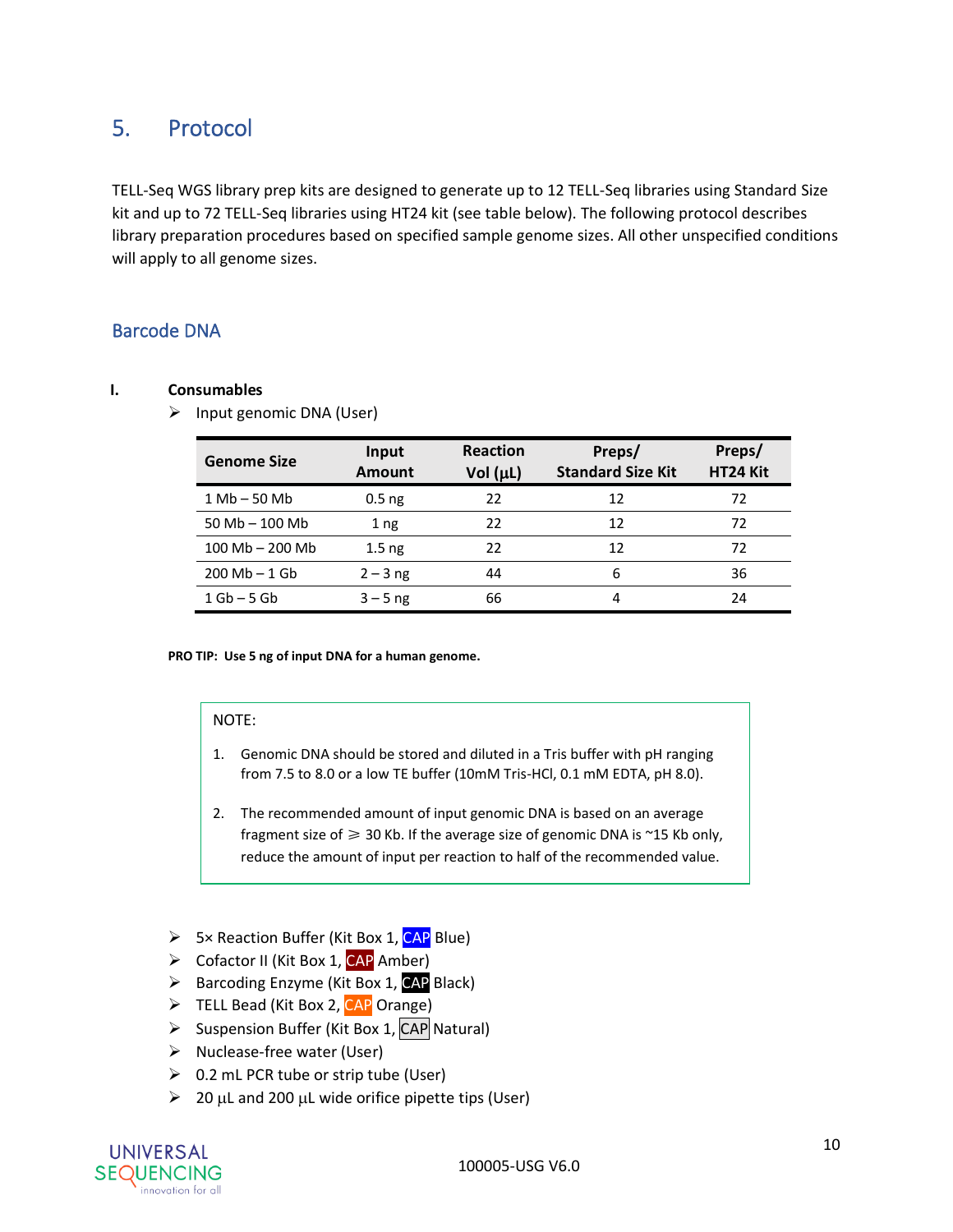#### **II. Preparation**

1. Prepare the following consumables:

| <b>Item</b>                  | <b>Storage</b>                     | <b>Instruction</b>                                                                                                                 |
|------------------------------|------------------------------------|------------------------------------------------------------------------------------------------------------------------------------|
| 5× Reaction Buffer CAP       | $-25^{\circ}$ C to $-15^{\circ}$ C | Thaw at room temperature. Vortex to mix, then<br>centrifuge briefly. Keep on ice.                                                  |
| Cofactor II CAP              | $-25^{\circ}$ C to $-15^{\circ}$ C | Vortex to mix, then centrifuge briefly. Keep at<br>room temperature but avoid light. Close the tube<br>cap tightly after each use. |
| <b>Barcoding Enzyme CAP</b>  | $-25^{\circ}$ C to $-15^{\circ}$ C | Centrifuge briefly. Keep on ice.                                                                                                   |
| <b>TELL Bead CAP</b>         | $2^{\circ}$ C to $8^{\circ}$ C     | Centrifuge briefly. Keep on ice. Close the tube cap<br>tightly after each use to avoid any evaporation.                            |
| <b>Suspension Buffer CAP</b> | $-25^{\circ}$ C to $-15^{\circ}$ C | Thaw at room temperature. Vortex to mix, then<br>centrifuge briefly. Keep at room temperature.                                     |
| Nuclease-free water          | Room Temperature                   | Keep at room temperature.                                                                                                          |

2. Set up a tube rotator in a  $35^{\circ}$ C incubator.



### **CAUTION**

Use wide orifice pipette tips to transfer and mix high molecular weight genomic DNA to avoid breaking the DNA. If wide orifice pipette tips are not available, cut 4mm-5mm off a standard pipette tip top with a clean razor blade before use.

#### **III. Procedure**

- 1. Vortex TELL Bead vigorously for at least 30 seconds. Then centrifuge for no more than 1 second to bring down the solution. Right before use, pipet the TELL Bead with a 200 µL tip up and down 5 times to make sure all the beads are resuspended properly.
- 2. In a 0.2 mL PCR tube, assemble each reaction in the following order.

| Volume per reaction $(\mu L)$ |                    |                    |                    |
|-------------------------------|--------------------|--------------------|--------------------|
| Reagent                       | Small Genome       | Medium Genome      | Large Genome       |
|                               | $(22 \mu L)$       | (44 µL)            | $(66 \mu L)$       |
| 5x Reaction Buffer CAP        | 4                  | 8                  | 12                 |
| Nuclease-free water           | $3 - X$            | $6 - Y$            | $8 - Z$            |
|                               | (X is the DNA vol) | (Y is the DNA vol) | (Z is the DNA vol) |
| *Cofactor II CAP              | 4                  | 8                  | 12                 |
| <b>TELL Bead CAP</b>          |                    |                    |                    |
| $(0.5M$ barcodes/ $\mu$ L)    | 6                  | 12                 | 19                 |

\* Note that the volume of Cofactor II used is different from the volume of Cofactor in the early version of kit.

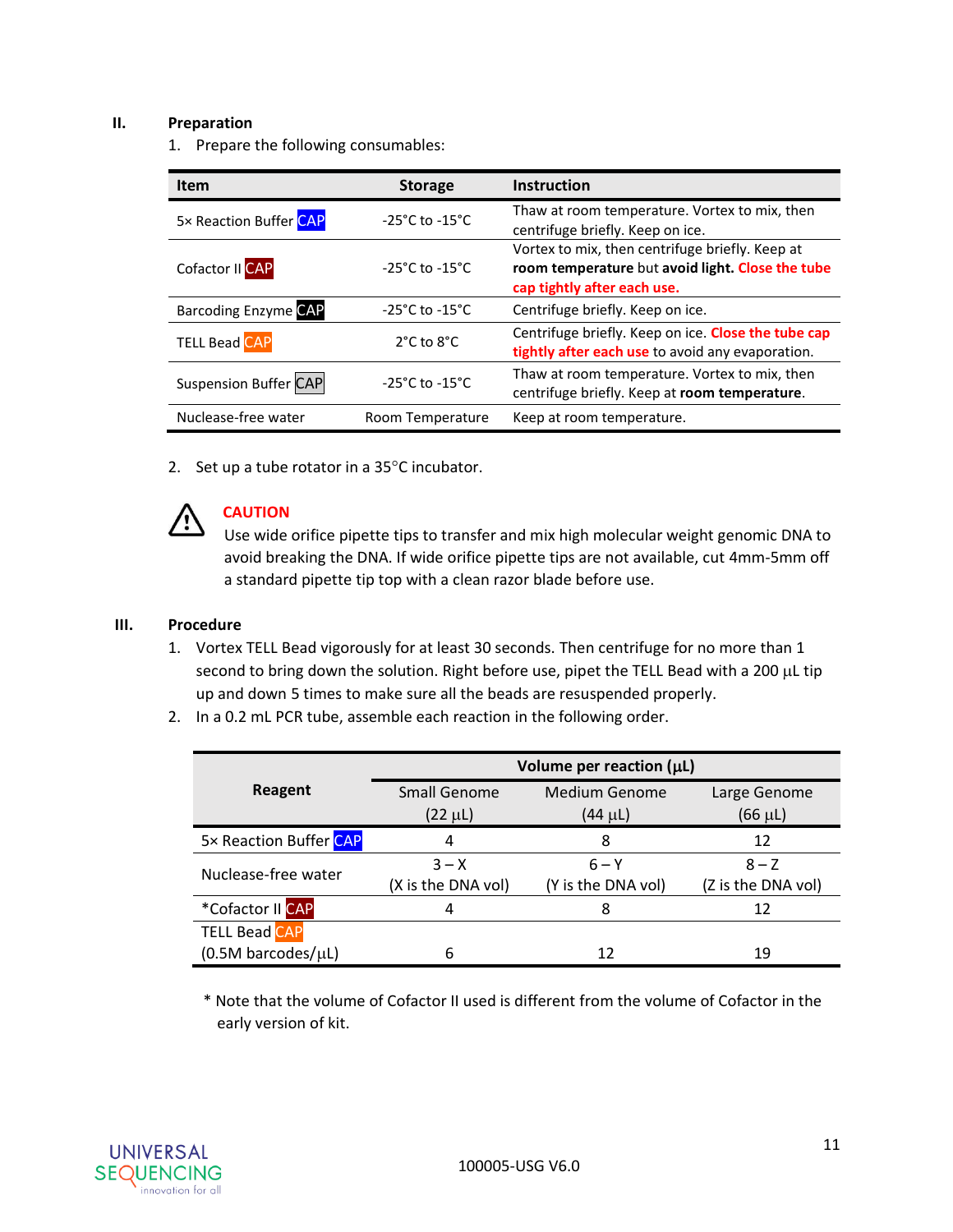3. Mix well by pipetting or vortexing vigorously and centrifuge for 1 second to bring the solution down to bottom. Add Barcoding Enzyme.

|                             | Volume per reaction $(\mu L)$        |  |              |
|-----------------------------|--------------------------------------|--|--------------|
| Reagent                     | <b>Small Genome</b><br>Medium Genome |  | Large Genome |
| <b>Barcoding Enzyme CAP</b> |                                      |  |              |

- 4. Mix well by pipetting and avoid making bubbles during mixing.
- 5. Use a wide orifice pipette tip, add following reagent.

|                              | Volume per reaction $(\mu L)$ |                     |                          |
|------------------------------|-------------------------------|---------------------|--------------------------|
| Reagent                      | <b>Small Genome</b>           | Medium<br>Genome    | Large Genome             |
| Sample genomic DNA           | X µL ( $\leq$ 3 µL)           | Y µL ( $\leq 6$ µL) | $Z \mu L (\leq 8 \mu L)$ |
| <b>Suspension Buffer CAP</b> |                               |                     | 9                        |

- 6. Use a wide orifice pipette tip, set pipette volume based on the genome size of the sample (small-15 µL, medium-30 µL, large-45 µL); gently mix the solution by **slowly** pipetting up and down 6-8 times. Avoid creating many bubbles.
- 7. Put the tube on a tube rotator in a 35°C incubator and rotate slowly (10 15 rpm) for 15 minutes.

### <span id="page-12-0"></span>Stabilize DNA

#### **I. Consumables**

 $\triangleright$  Stabilizer (Kit Box 1, CAP Violet)

#### **II. Preparation**

1. Prepare the following consumables:

| Item                  | <b>Storage</b>                     | Instruction                      |  |
|-----------------------|------------------------------------|----------------------------------|--|
| <b>Stabilizer CAP</b> | $-25^{\circ}$ C to $-15^{\circ}$ C | Centrifuge briefly. Keep on ice. |  |

2. Use the same tube rotator in the  $35^{\circ}$ C incubator.

#### **III. Procedure**

- 1. Take the PCR tube out of the 35°C incubator.
- 2. Add Stabilizer into the tube.

|                |                                          | Volume per reaction $(\mu L)$ |              |
|----------------|------------------------------------------|-------------------------------|--------------|
|                | Reagent<br>Medium Genome<br>Small Genome |                               | Large Genome |
| Stabilizer CAP |                                          |                               |              |

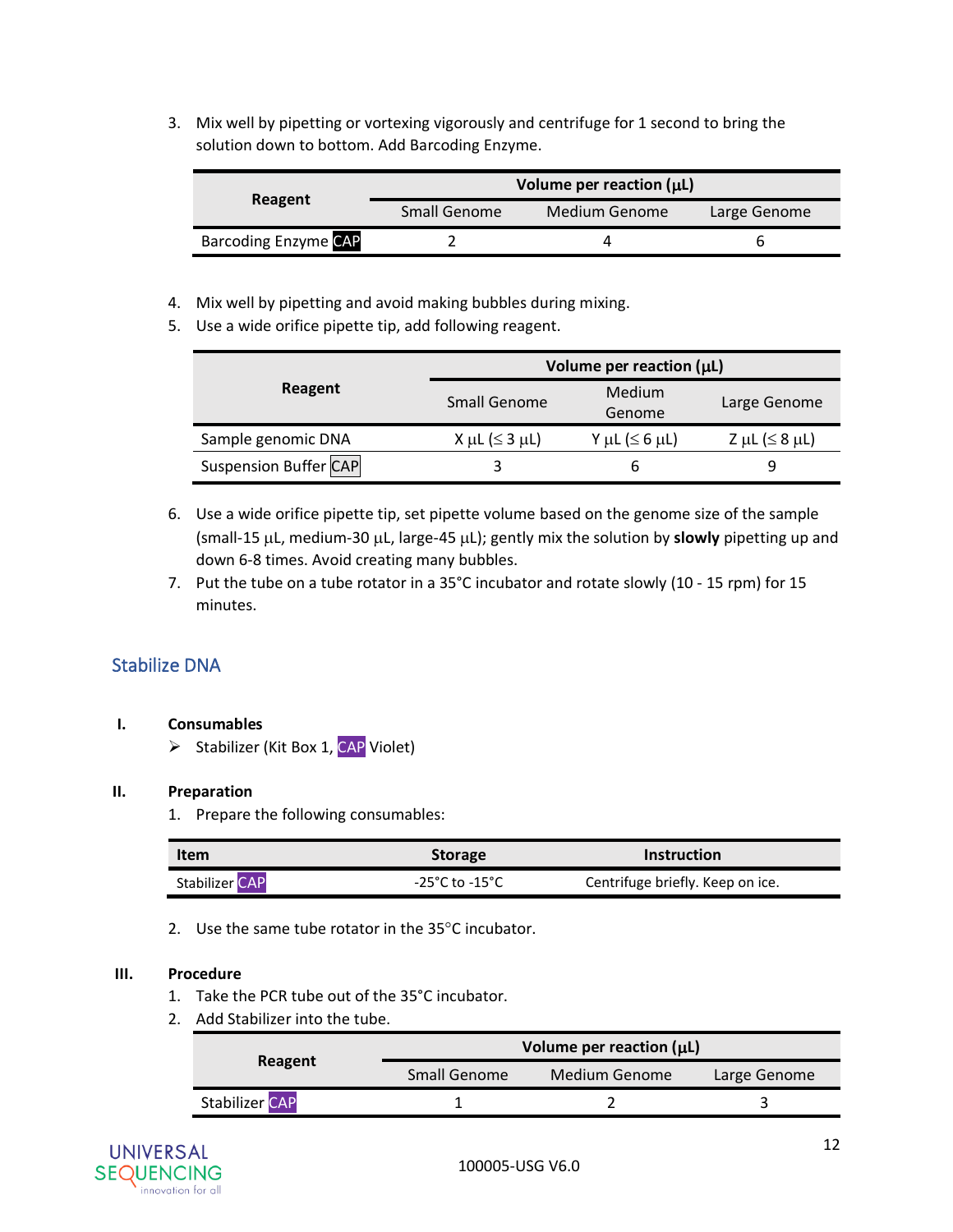- 3. Use a wide orifice pipette tip, set pipette volume based on the genome size of the sample (small-15  $\mu$ L, medium-30  $\mu$ L, large-45  $\mu$ L); gently mix the solution by **slowly** pipetting up and down 6-8 times. Avoid creating many bubbles.
- 4. Put the tube back on the tube rotator in the 35°C incubator and rotate it slowly (10 15 rpm) for 30 minutes.

## <span id="page-13-0"></span>Tagment DNA

#### **IV. Consumables**

- $\triangleright$  Tagging Enzyme (Kit Box 1, CAP Red)
- $\triangleright$  Exonuclease (Kit Box 1, CAP Yellow)

#### **V. Preparation**

1. Prepare the following consumables:

| Item                   | <b>Storage</b> | <b>Instruction</b>               |
|------------------------|----------------|----------------------------------|
| Tagging Enzyme CAP     | -25°C to -15°C | Centrifuge briefly. Keep on ice. |
| Exonuclease <b>CAP</b> | -25°C to -15°C | Centrifuge briefly. Keep on ice. |

2. Use the same tube rotator in the  $35^{\circ}$ C incubator.

#### **VI. Procedure**

- 1. Take the PCR tube out of the 35°C incubator.
- 2. Add Tagging Enzyme and Exonuclease into the tube.

|                           | Volume per reaction $(\mu L)$ |               |              |  |
|---------------------------|-------------------------------|---------------|--------------|--|
| Reagent                   | <b>Small Genome</b>           | Medium Genome | Large Genome |  |
| <b>Tagging Enzyme CAP</b> |                               |               |              |  |
| Exonuclease CAP           |                               |               |              |  |

- 3. Use a wide orifice pipette tip, set volume based on the genome size of the sample (small-15  $\mu$ L, medium-30  $\mu$ L, large-45  $\mu$ L); gently mix the solution by **slowly** pipetting up and down for 8 times. For this step, the mixing needs to be very thorough and the pipetting does NOT need to be as gentle as in the Barcoding and Stabilizing DNA steps.
- 4. Put the tube back on the tube rotator in the 35°C incubator and rotate it slowly for 10 minutes. When necessary, different amount of Tagging Enzyme can be used to adjust the library size.

NOTE: If a longer insert library is preferred, less amount of Tagging Enzyme can be used in the reaction. On the other hand, if a shorter insert library is preferred, twice as much as of Tagging Enzymes can be used in the reaction.

5. Proceed to next step immediately after the incubation.

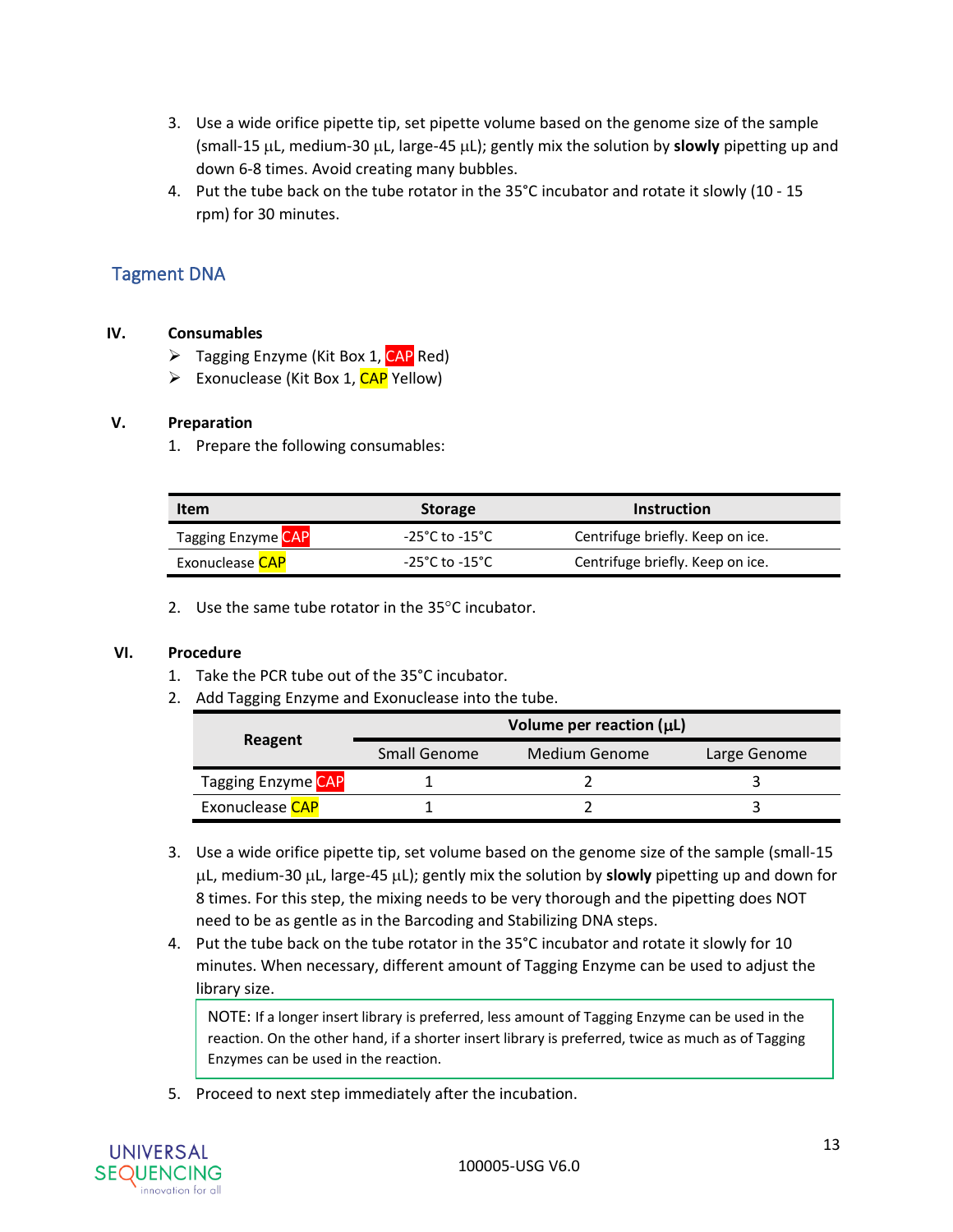### <span id="page-14-0"></span>Wash Beads

#### **I. Consumables**

- $\triangleright$  Stop Solution (Kit Box 2, CAP Natural in the standard size kit, CAP White in the HT24 kit, or stored at room temperature after the first use)
- $\triangleright$  Wash Solution (Kit Box 2, CAP White in the standard size kit, CAP Blue in the HT24 kit)
- $\geqslant$  0.2 mL PCR tube or strip tube (User)

#### **II. Preparation**

1. Prepare the following consumables:

| <b>Item</b>          | <b>Storage</b>                  | <b>Instruction</b>                                                                                                                                                    |
|----------------------|---------------------------------|-----------------------------------------------------------------------------------------------------------------------------------------------------------------------|
| <b>Stop Solution</b> | $2^{\circ}$ C to $25^{\circ}$ C | Check for any precipitates. If present, incubate<br>the buffer at 37°C for 10 minutes, and vortex until<br>they dissolve. Keep at room temperature for<br>future use. |
| Wash Solution        | $2^{\circ}$ C to $8^{\circ}$ C  | Bring to room temperature.                                                                                                                                            |

#### 2. Set up a thermo cycler with the following program:

- Preheat lid option to 100°C
- 63°C forever

#### **III. Procedure**

- 1. Put the PCR tube on a magnetic stand for 1 minute or until the solution is clear.
- 2. While the tube is on the magnetic stand, aspirate and discard the supernatant without disturbing beads.
- 3. Remove the tube from the magnetic stand. Add  $125 \mu L$  Wash Solution to the PCR tube. Pipet to resuspend the beads. If necessary, bring solution down with a quick ~1 second spin in the centrifuge.
- 4. Put the PCR tube back on the magnetic stand for 1 minute or until the solution is clear.
- 5. While the tube is on the magnetic stand, aspirate and discard the supernatant without disturbing beads.
- 6. Remove the tube from the magnetic stand. Add 80  $\mu$ L of Stop Solution to the tube.
- 7. Pipet several times to resuspend the beads. If necessary, bring solution down with a quick ~1 second spin in the centrifuge.
- 8. Incubate the tube at room temperature for 5 minutes.
- 9. Put the PCR tube back on the magnetic stand for 1 minute or until the solution is clear.
- 10. While the tube is on the magnetic stand, aspirate and discard the supernatant without disturbing beads.
- 11. Remove the tube from the magnetic stand. Add 125  $\mu$ L Wash Solution to the PCR tube. Pipet to resuspend the beads.

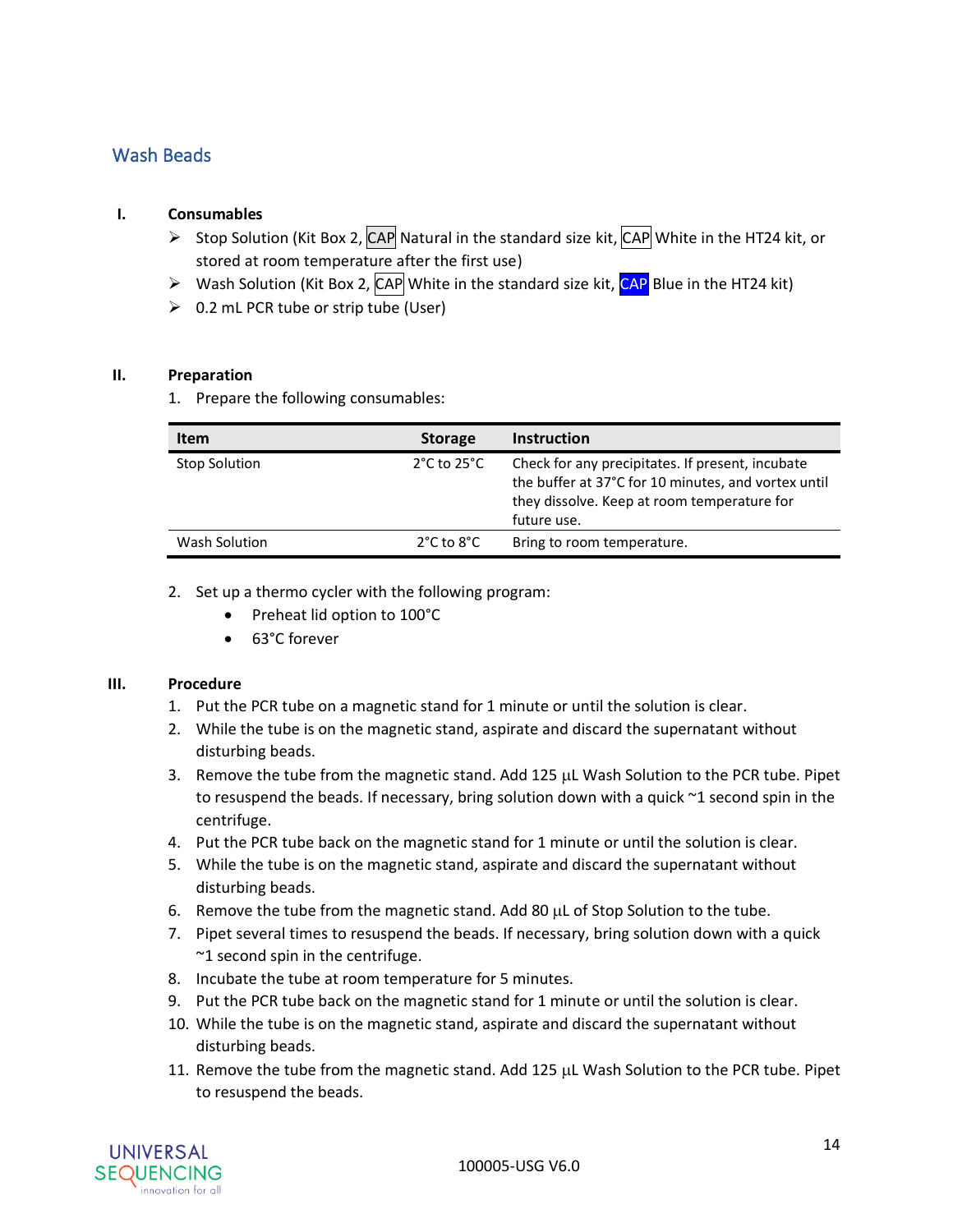#### 12. **Transfer all the bead solution into a new PCR tube.**

- 13. Incubate the tube at  $63^{\circ}$ C on the PCR thermocycler for 3 minutes.
- 14. Put the PCR tube on the magnetic stand at room temperature for 1 minute or until the solution is clear.
- 15. While the tube is on the magnetic stand, aspirate and discard the supernatant without disturbing beads.
- 16. Remove the tube from the magnetic stand. Add 125  $\mu$ L Wash Solution to the PCR tube. Pipet to resuspend the beads. Centrifuge for 1 second to bring all solution down when necessary.
- 17. Incubate the tube at  $63^{\circ}$ C on the PCR thermocycler for 3 minutes.
- 18. Put the PCR tube on the magnetic stand at room temperature for 1 minute or until the solution is clear.
- 19. While the tube is on the magnetic stand, aspirate and discard the supernatant without disturbing beads.
- 20. Remove the tube from the magnetic stand. Resuspend the beads in 20  $\mu$ L of Wash Solution.

#### NOTE:

This is a **SAFE STOPPING POINT**. The washed beads can be stored at 2°C to 8°C for two weeks.

### <span id="page-15-0"></span>Amplify Library

#### **I. Consumables**

- $\triangleright$  2× PCR Master Mix (Kit Box 1, CAP Pink)
- $\geq 10 \times$  Primer I (Kit Box 1, CAP White)
- ➢ 10× Primer II, T5## (Multiplex Primer Kit)
- ➢ Enhancer (Kit Box 1, CAP Green)
- ➢ Nuclease-free water (User)
- $\geqslant$  0.2 mL PCR tube or strip tube (User)

#### **II. Preparation**

1. Prepare the following consumables:

| <b>Item</b>           | <b>Storage</b>                     | <b>Instruction</b>                                                                             |
|-----------------------|------------------------------------|------------------------------------------------------------------------------------------------|
| 2× PCR Master Mix CAP | $-25^{\circ}$ C to $-15^{\circ}$ C | Thaw at room temperature. Vortex to mix, then<br>centrifuge briefly. Keep on ice.              |
| 10× Primer I CAP      | $-25^{\circ}$ C to $-15^{\circ}$ C | Thaw at room temperature. Vortex to mix, then<br>centrifuge briefly. Keep on ice.              |
| 10× Primer II, T5##   | $-25^{\circ}$ C to $-15^{\circ}$ C | Thaw at room temperature. Vortex to mix, then<br>centrifuge briefly. Keep on ice.              |
| Enhancer CAP          | $-25^{\circ}$ C to $-15^{\circ}$ C | Thaw at room temperature. Vortex to mix, then<br>centrifuge briefly. Keep at room temperature. |

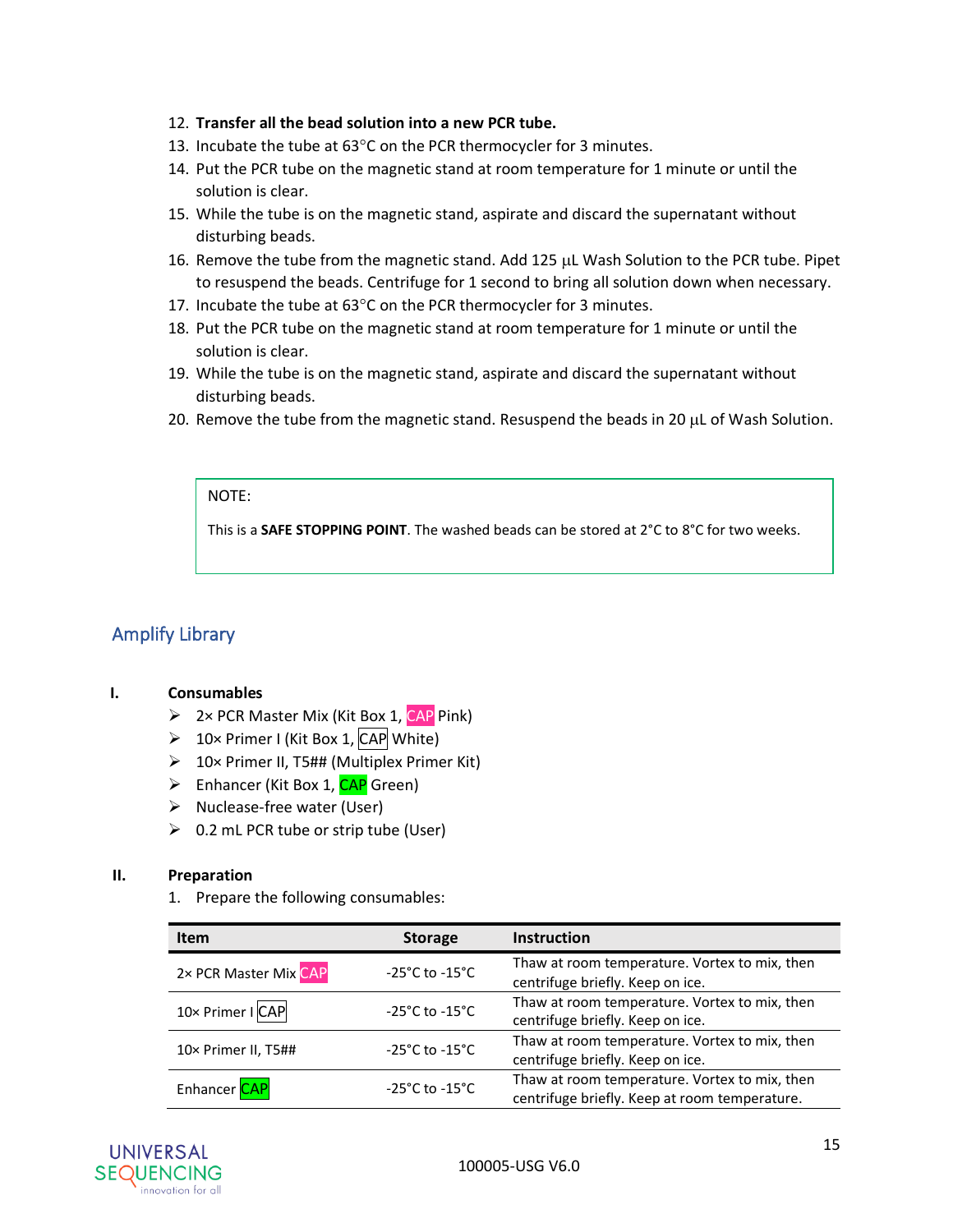Nuclease-free water **Room Temperature** Keep at room temperature.

- 2. Set up Library Amplification Program (**LAP**) on a thermo cycler as following:
	- 63°C 2 minutes
	- 72°C 2 minutes
	- 98°C 30 seconds
	- [98°C 15 seconds, 63°C 20 seconds, 72°C 30 seconds] x Cycle Number
	- 72°C 3 minutes
	- 4°C forever

#### NOTE:

The deeper sequencing depth for each TELL Bead, will lead to a higher linked read density and better performance. Hence, for a fixed number of sequencing read output, the fewer TELL Beads used for library amplification, the deeper sequencing depth per bead, which will lead to a better linked read result. However, if too few TELL Beads were used for library amplification, the library complexity would be low, and sequencing read duplication level would be high.

For GC-rich genomes (GC>60%), amplify one more cycle than would be done for samples with low GC content.

| <b>Genome Size</b>           | Vol of Beads Used (B) for PCR | <b>PCR Volume</b> | <b>Cycle Number</b> |
|------------------------------|-------------------------------|-------------------|---------------------|
| $1 \text{Mb} - 50 \text{Mb}$ | $1 - 12 \mu L$                | 25 µL             | $14 - 11$           |
| $50 Mb - 100 Mb$             | $6 - 10 \mu L$                | 25 µL             | $12 - 10$           |
| $100$ Mb $- 200$ Mb          | $10 - 20$ µL                  | 25 µL             | $12 - 10$           |
| $200 Mb - 1 Gb$              | $15 - 20$ µL                  | 50 µL             | $11 - 9$            |
| $1$ Gb $-$ 5 Gb              | $12 - 20$ µL                  | 75 µL             | $10 - 9$            |

**PRO TIP:** 

**a) For** *E. coli* **(4.6Mb) use 1.5 L of TELL Beads and 13 cycles. b) For human (3Gb) use 20 L of TELL Beads and 9 cycles.**

#### **III. Procedure**

- 1. Vortex beads vigorously for 10 seconds to resuspend the beads. Bring solution down with a quick  $\sim$ 1 second spin in the centrifuge. Using a 20  $\mu$ L tip, pipet the beads up and down 5 times to make sure all the beads are resuspended properly. Immediately transfer the proper amount of bead solution (B in table above) to a new PCR tube.
- 2. If  $B \le 2 \mu L$ , go to Step 5 directly.
- 3. If  $B > 2$   $\mu$ , put the PCR tube on a magnetic stand for 1 minute or until the solution is clear.
- 4. While the tube is on the magnetic stand, remove and discard (B-2)  $\mu$ L supernatant without disturbing beads. Remove the PCR tube from the magnet.
- 5. Add following reagents to the PCR tube containing the beads based on sample genome size.

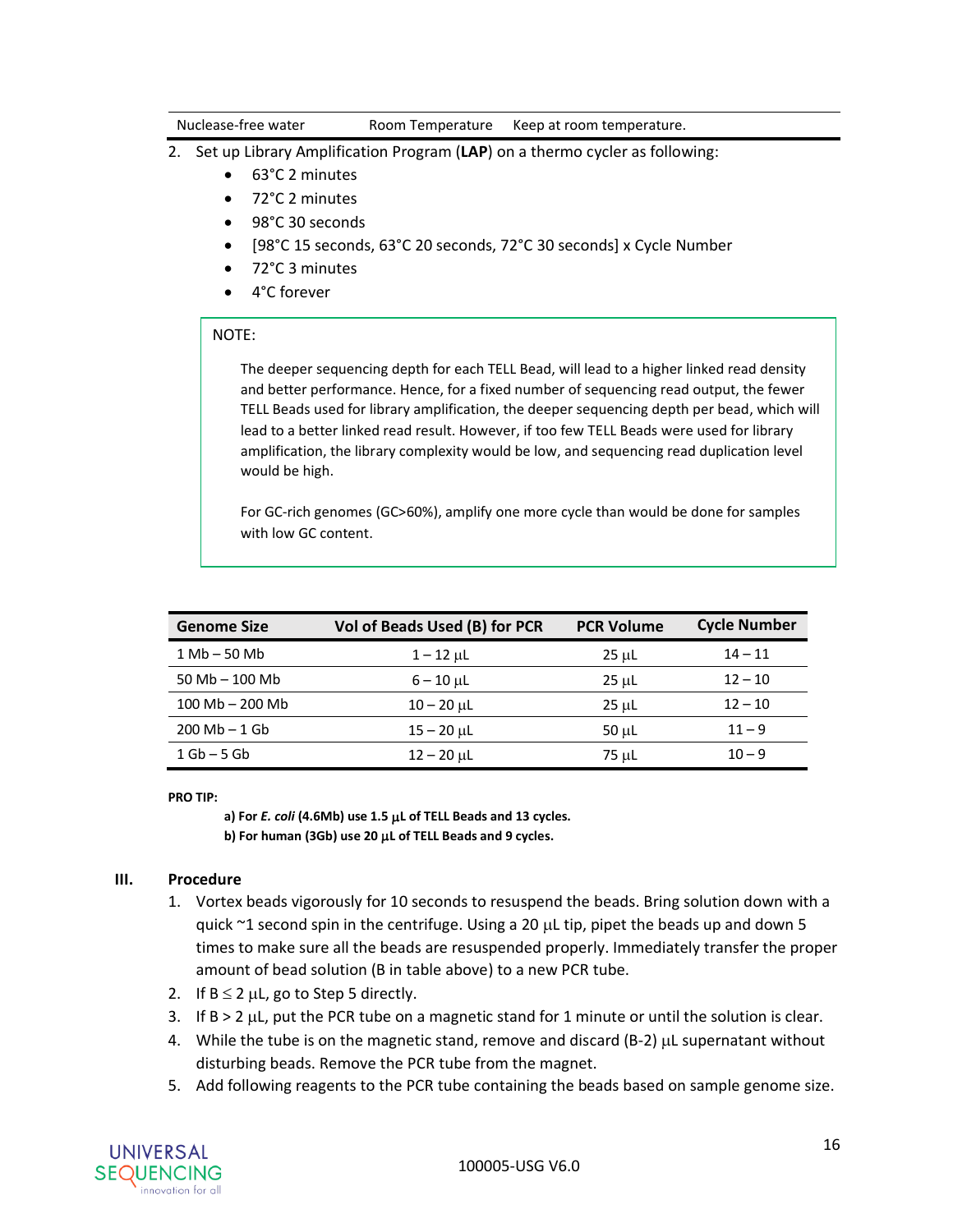|                       |                              | Volume per reaction $(\mu L)$   |                              |
|-----------------------|------------------------------|---------------------------------|------------------------------|
| Reagent               | Small Genome<br>$(25 \mu L)$ | <b>Medium Genome</b><br>(50 µL) | Large Genome<br>$(75 \mu L)$ |
| Nuclease-free water   | $4 \mu L$                    | $10 \mu L$                      | $16 \mu L$                   |
| 2× PCR Master Mix CAP | $12.5 \mu L$                 | $25 \mu L$                      | $37.5 \mu L$                 |
| 10x Primer I CAP      | $2.5 \mu L$                  | $5 \mu L$                       | $7.5 \mu L$                  |
| 10× Primer II, T5##   | $2.5 \mu L$                  | $5 \mu L$                       | $7.5 \mu L$                  |
| Enhancer CAP          | $1.5 \mu L$                  | $3 \mu L$                       | $4.5$ µL                     |

- 6. Mix well by vortexing or pipetting. Bring solution down with a quick  $\sim$ 1 second spin in the centrifuge.
- 7. Place the tube on the thermal cycler and run the **LAP** program (see above) with proper number of cycles.
- 8. After PCR amplification, save 2  $\mu$ L PCR product for quality check on a Bioanalyzer or a TapeStation. See Qualify and Quantify Library section for instruction.

#### NOTE:

This is a **SAFE STOPPING POINT**. The PCR product can be stored at -25°C to -15°C for one month.

### <span id="page-17-0"></span>Clean Up Library

#### **I. Consumables**

- ➢ AMPure XP (User)
- ➢ Ethanol 200 proof (absolute) for molecular biology (User)
- ➢ Nuclease-free water (User)
- ➢ TE buffer, pH 8.0 (User)
- $\geqslant$  0.2 mL PCR tube or strip tube (User)

#### **II. Preparation**

1. Prepare the following consumables:

| <b>Item</b>             | <b>Storage</b>                 | <b>Instruction</b>                                                                                                                           |
|-------------------------|--------------------------------|----------------------------------------------------------------------------------------------------------------------------------------------|
| Fresh 75% (v/v) ethanol | Room Temperature               | Require 400 µL per sample. Mix 1.5 mL Ethanol<br>(200 proof) with 0.5 mL Nuclease-free water.<br>Vortex to mix and keep at room temperature. |
| AMPure XP               | $2^{\circ}$ C to $8^{\circ}$ C | Bring it to room temperature for at least 20<br>minutes and vortex vigorously to resuspend the<br>beads before use.                          |
| Nuclease-free water     | Room Temperature               | Keep at room temperature.                                                                                                                    |
| TE buffer, pH 8.0       | Room Temperature               | Keep at room temperature.                                                                                                                    |

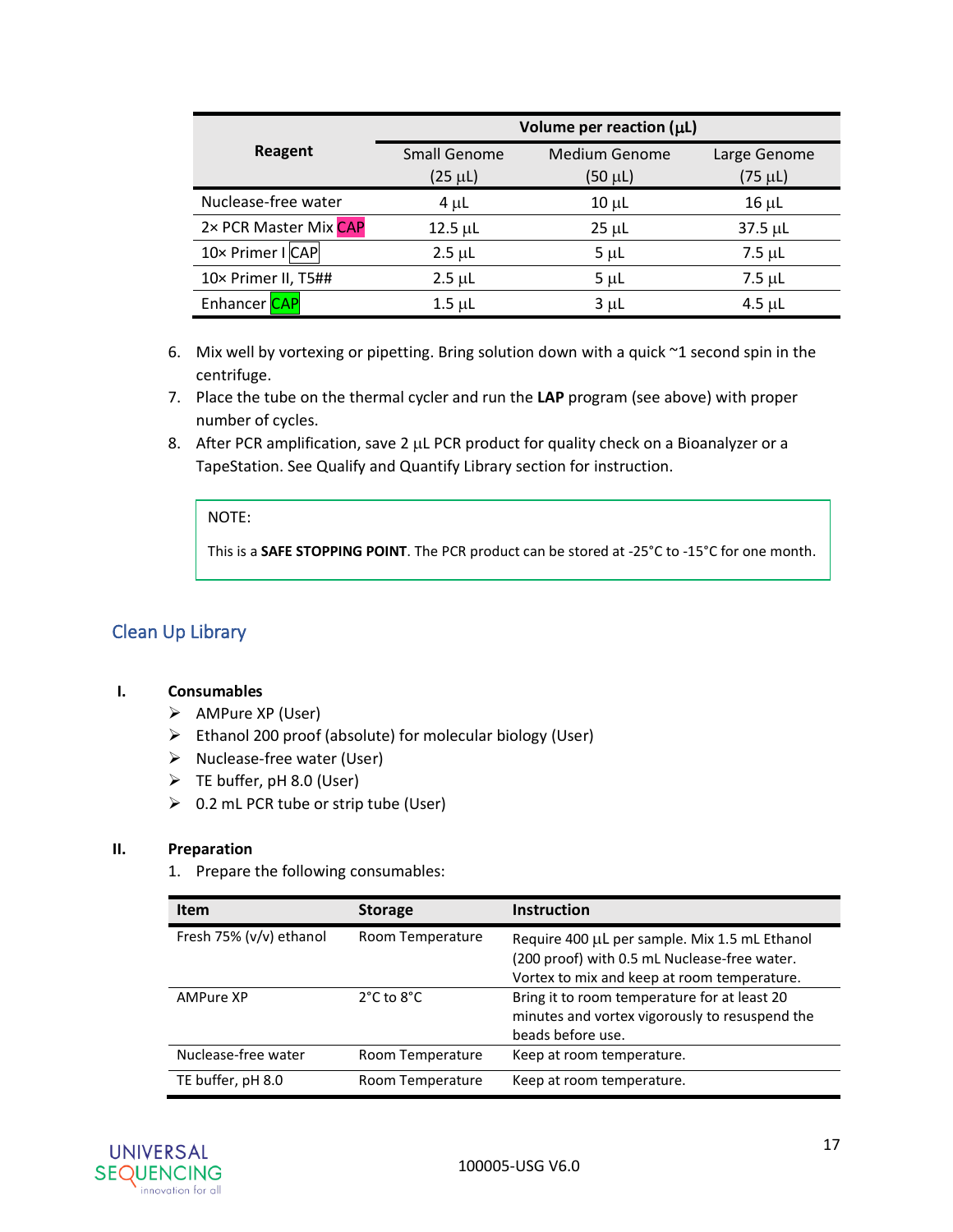#### **III. Procedure**

- 1. Bring solution down with a quick  $\sim$ 1 second spin in the centrifuge.
- 2. Put the PCR tube on the magnetic stand for 1 minute or until the solution is clear.
- 3. While the tube is on the magnetic stand, transfer the supernatant to a new 0.2 mL PCR tube without disturbing beads.
- 4. Measure the volume of transferred supernatant (PCR product) with a pipette.
- 5. Add following reagents into the PCR product to a total volume of 100  $\mu$ L.

| Reagent             | <b>Volume per reaction</b> |
|---------------------|----------------------------|
| PCR product         | 20 to 75 µL                |
| Nuclease-free water | To final 100 µL total      |

- 6. Vortex vigorously to resuspend the AMPure XP solution and add 78  $\mu$ L AMPure XP into the 100 µL PCR product.
- 7. Mix by pipetting up and down 10 times.
- 8. Incubate at room temperature for 5 minutes.
- 9. Put the tube on the magnetic stand for 1 minute or until the solution is clear.
- 10. Aspirate and discard the supernatant without disturbing AMPure beads.
- 11. While keeping the tube on the magnetic stand, add 200  $\mu$ L freshly prepared 75% ethanol into the tube. Let it sit for 30 seconds.
- 12. Aspirate and discard the supernatant without disturbing beads.
- 13. Repeat steps 11-12 one more time, keeping the tube on the magnetic stand for the whole time.
- 14. Leave the tube on the magnetic stand with cap open and allow the tube to dry for 1-2 minutes to evaporate traces of ethanol. DON'T over dry the beads.
- 15. Take the tube off the magnetic stand and add 25  $\mu$ L TE buffer to the beads.
- 16. Pipette or vortex to resuspend the beads. Let it sit for 5 minutes.
- 17. Put the tube on the magnetic stand for 1 minute or until the solution is clear.
- 18. Recover 23  $\mu$ L of the supernatant to a new tube. Be careful not to disturb the beads.
- 19. The supernatant contains the TELL-Seq library.

#### NOTE:

This is a **SAFE STOPPING POINT**. The purified TELL-Seq library can be stored at -25°C to -15°C for six months.

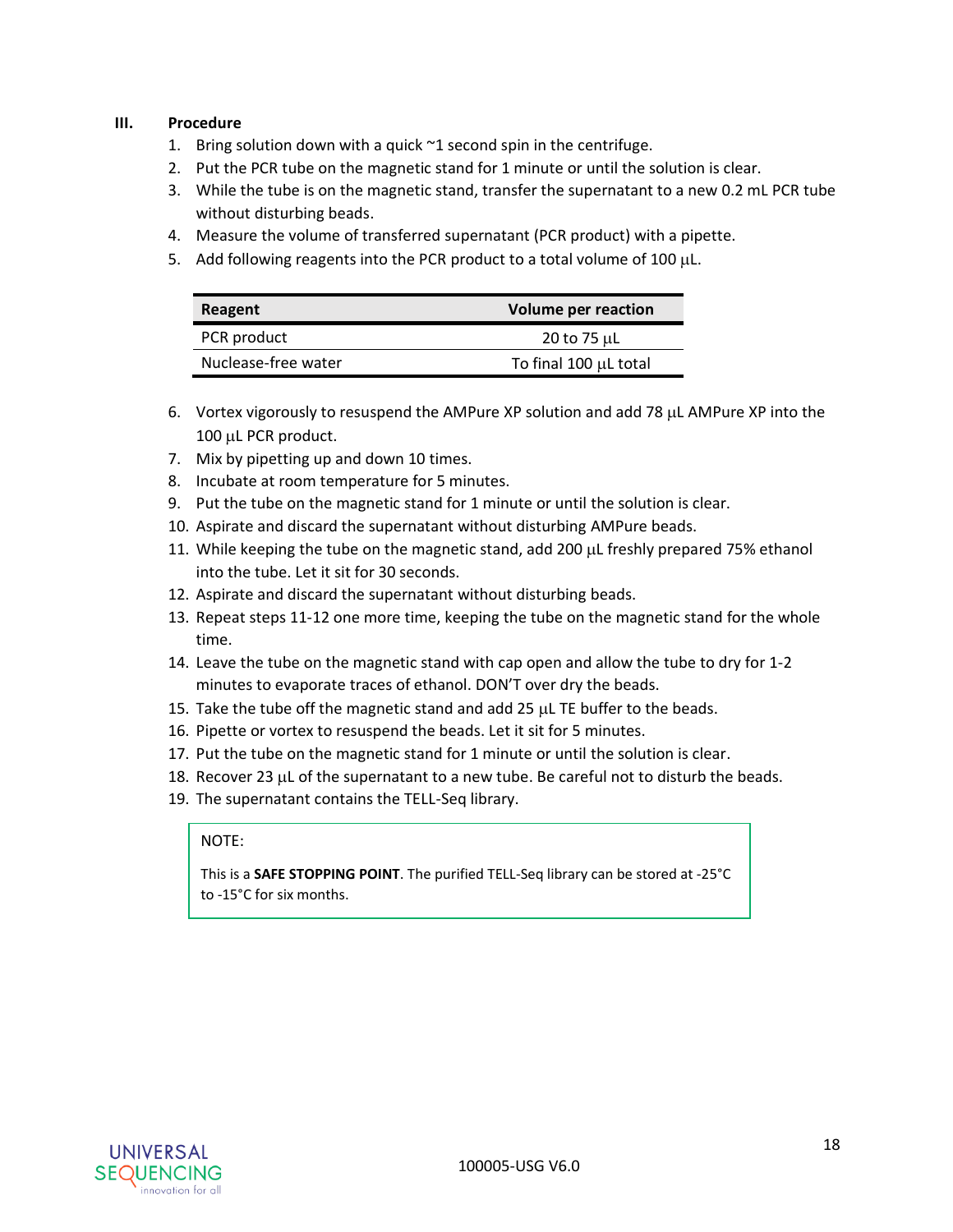## <span id="page-19-0"></span>Qualify and Quantify Library

#### **I. Consumables**

- ➢ Agilent High Sensitivity DNA Kit **or** TapeStation High Sensitivity D5000 ScreenTape Assay (User)
- ➢ Qubit dsDNA HS Assay Kit (User)
- ➢ TE buffer, pH 8.0 (User)

#### NOTE:

Standard qPCR library quantitation assay for Illumina system works for TELL-Seq library, but it is not required.

#### **II. Preparation**

1. Prepare the necessary consumables as required by Bioanalyzer or TapeStation and Qubit.

#### **III. Procedure**

- 1. Use 1  $\mu$ L of library for Agilent High Sensitivity DNA Kit or 2  $\mu$ L of library for TapeStation High Sensitivity D5000 ScreenTape Assay.
- 2. Check the saved uncleaned PCR product from the Amplify Library section at the same time. Uncleaned PCR product may have a high level of primer dimer and adapter dimer. It requires a two-fold dilution with nuclease-free water before loading onto a Bioanalyzer chip or TapeStation tape to avoid interfering with lower marker signal.
- 3. To determine the library concentration, set the Region on the Bioanalyzer or TapeStation analysis software from 150 bp to 1000 bp. Record sample Concentration (nM) for this region (see Figure 1). To determine the library size, set the Region from 150 bp to 3000 bp. Record sample Average Size (bp) as Library Size. A good-sized library should have most library fragments under 1000 bp.



## **CAUTION**

The concentration reading from the Bioanalyzer (or TapeStation) should be used as a starting point to make necessary dilution or library pooling for sequencing. Verify the concentration of the final diluted sequencing library or library pool with a Qubit dsDNA HS Assay kit (see Step 6).

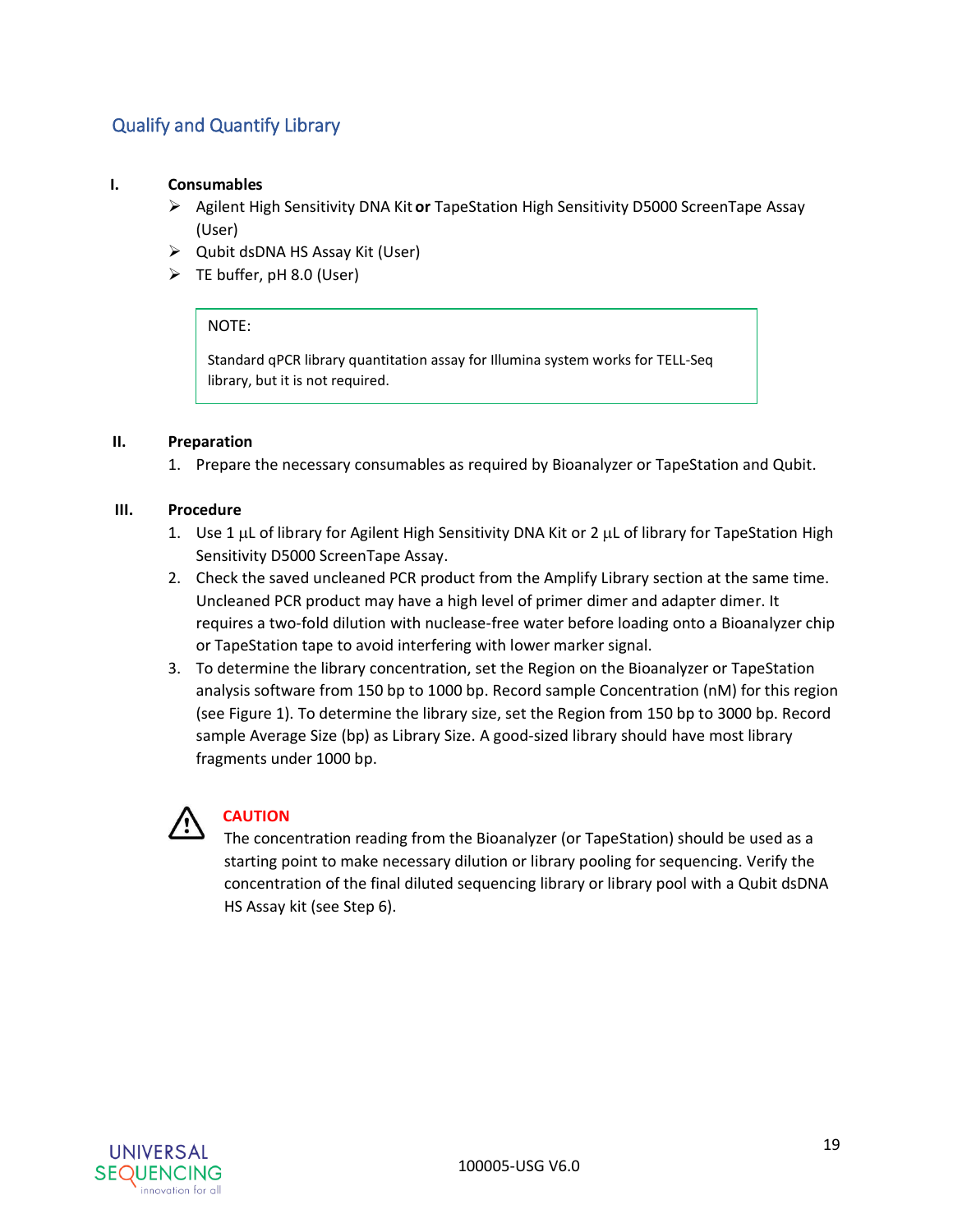

Figure 1. An example of cleaned up library profile from a TapeStation High Sensitivity D5000 ScreenTape assay.

4. Library can be sequenced immediately or stored at -25°C to -15°C.

#### NOTE:

Occasionally, there is a detectable residual level of adapter dimer in a cleaned-up library (see Figure 2). An additional round of AMPure XP cleanup as described in Clean Up Library section is recommended in this case.



Figure 2. A library with detectable residual adapter dimer (arrow) after cleanup (TapeStation High Sensitivity D5000 ScreenTape assay).

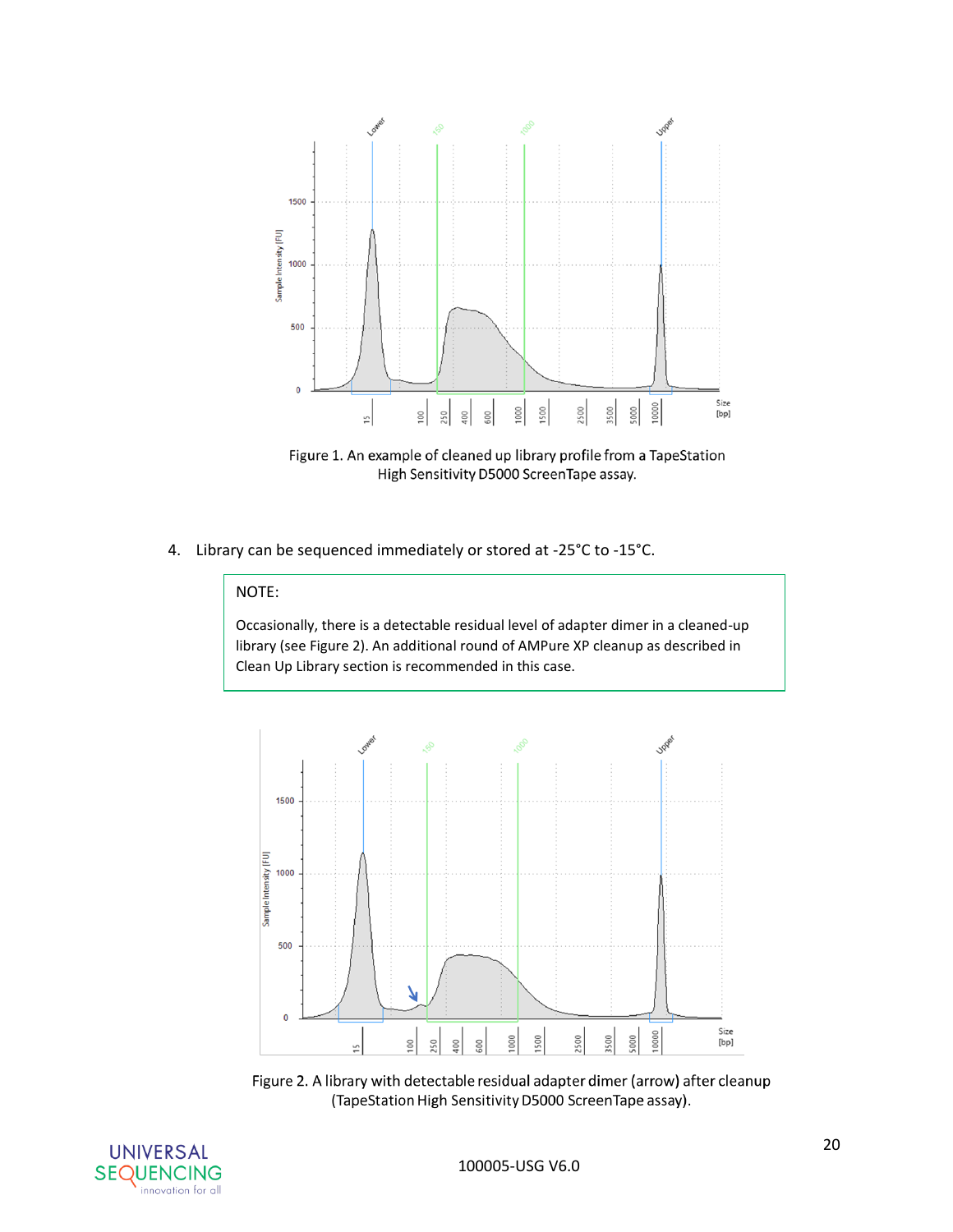- 5. When sequencing, dilute the library using TE buffer to the concentration recommended by each Illumina® sequencing system. Make diluted library pool for sequencing if more than one library will be sequenced in the same run.
- 6. Use 4  $\mu$ L **diluted** sequencing library or library pool to check the concentration with the Qubit dsDNA HS Assay Kit. Use the Library Size value measured from the Bioanalyzer (or TapeStation) for conversion of mass concentration into molar concentration (nM).
	- $A = Mass$  Concentration (ng/ $\mu L$ )
	- $S =$  Library Size (bp)

Molar Concentration (nM) = (A\*1,000,000)/(S\*650)

7. Adjust the volume needed in the sequencing preparation if the library concentration measured by Qubit is different from the recommended concentration by more than 10%.

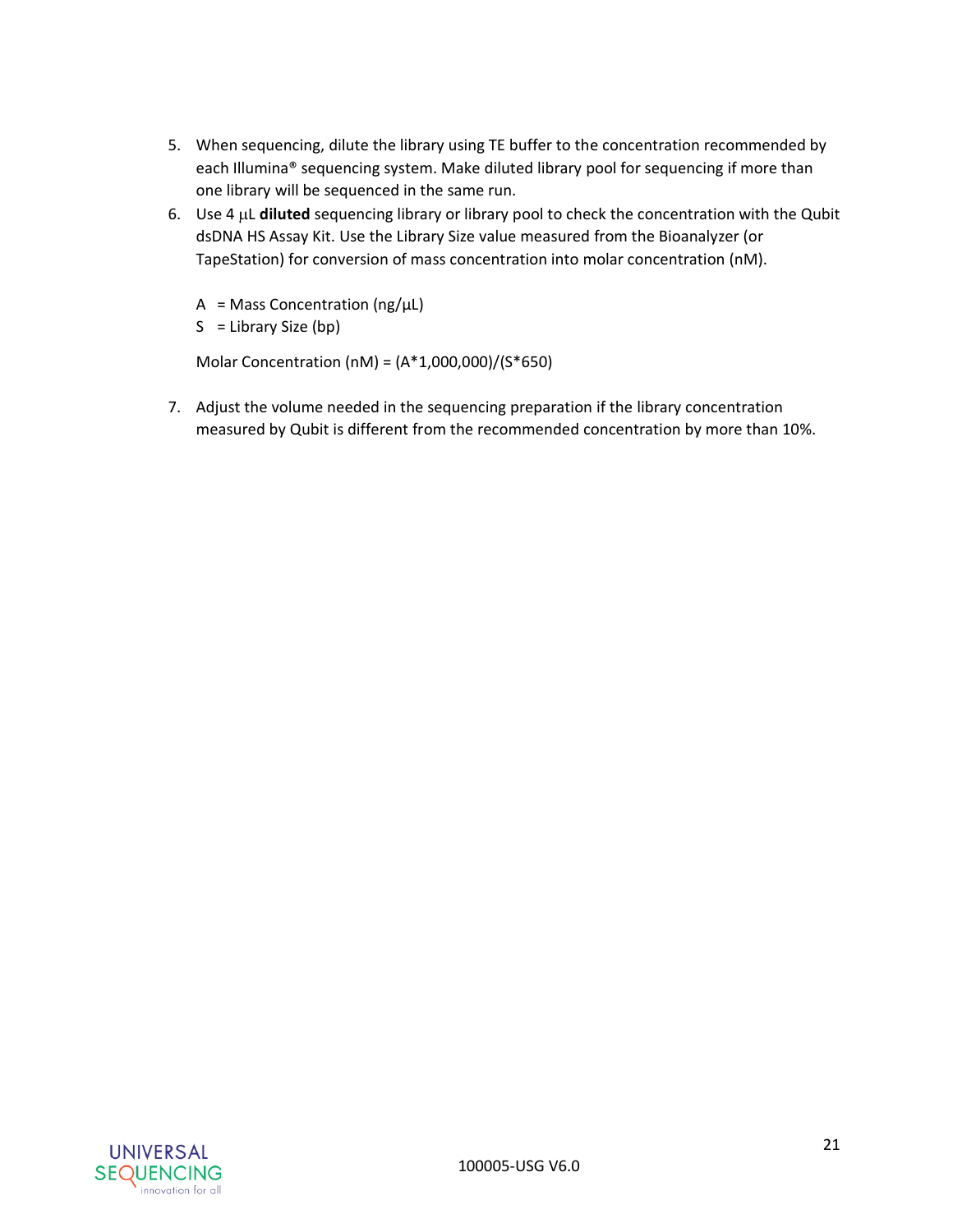## <span id="page-22-0"></span>6. Appendix

## <span id="page-22-1"></span>Ultralow Input TELL-Seq™ Library Preparation

In a standard input TELL-Seq library procedure above, there will be 3 to 8 high molecular weight DNA fragments captured by one TELL Bead on average. When available sample DNA is rare or some cases, such as, mixed samples or targeted sequencing, prefer one HMW DNA fragment input to one TELL Bead (i.e. one unique barcode), the standard library protocol can be adjusted with lower input DNA and/or more TELL Beads to decrease the HMW DNA to TELL Bead ratio. Below are modified conditions for ultralow input TELL-Seq library preparation for small genome. All the other steps should follow the standard input library preparation procedure for small genome without changes.

 $\triangleright$  DNA input for small genome

| <b>Genome Size</b>             | <b>Input Amount</b> | Reaction Vol (µL) |
|--------------------------------|---------------------|-------------------|
| $1 \text{ Mb} - 15 \text{ Mb}$ | $0.1$ ng            | 22                |
| $16 \,mb{mb} - 30 \,mb{mb}$    | $0.2$ ng            | つつ                |

➢ Volume of TELL Beads used in library amplification for small genome

| <b>Genome Size</b>              | Vol of Beads Used (B) for PCR | <b>PCR Volume</b> | <b>Cycle Number</b> |
|---------------------------------|-------------------------------|-------------------|---------------------|
| $1 \text{ Mb} - 15 \text{ Mb}$  | $5 - 20$ µL                   | 25 uL             | 14                  |
| $16 \text{ Mb} - 30 \text{ Mb}$ | $10 - 20$ uL                  | 25 uL             | 13                  |

**PRO TIP: For** *E. coli* **(4.6Mb) use 7.5 L of TELL Beads and 14 cycles.**

## <span id="page-22-2"></span>TELL-Seq™ Library Structure and Sequencing Scheme



Index 1 contains 18-base TELL Bead sequences, which must be sequenced completely. Index 2 contains 8-base sample index primer sequences used in library amplification. Paired end sequencing is preferred. Minimal read length requirement is 2x96; Maximum read length requirement is 2x150.

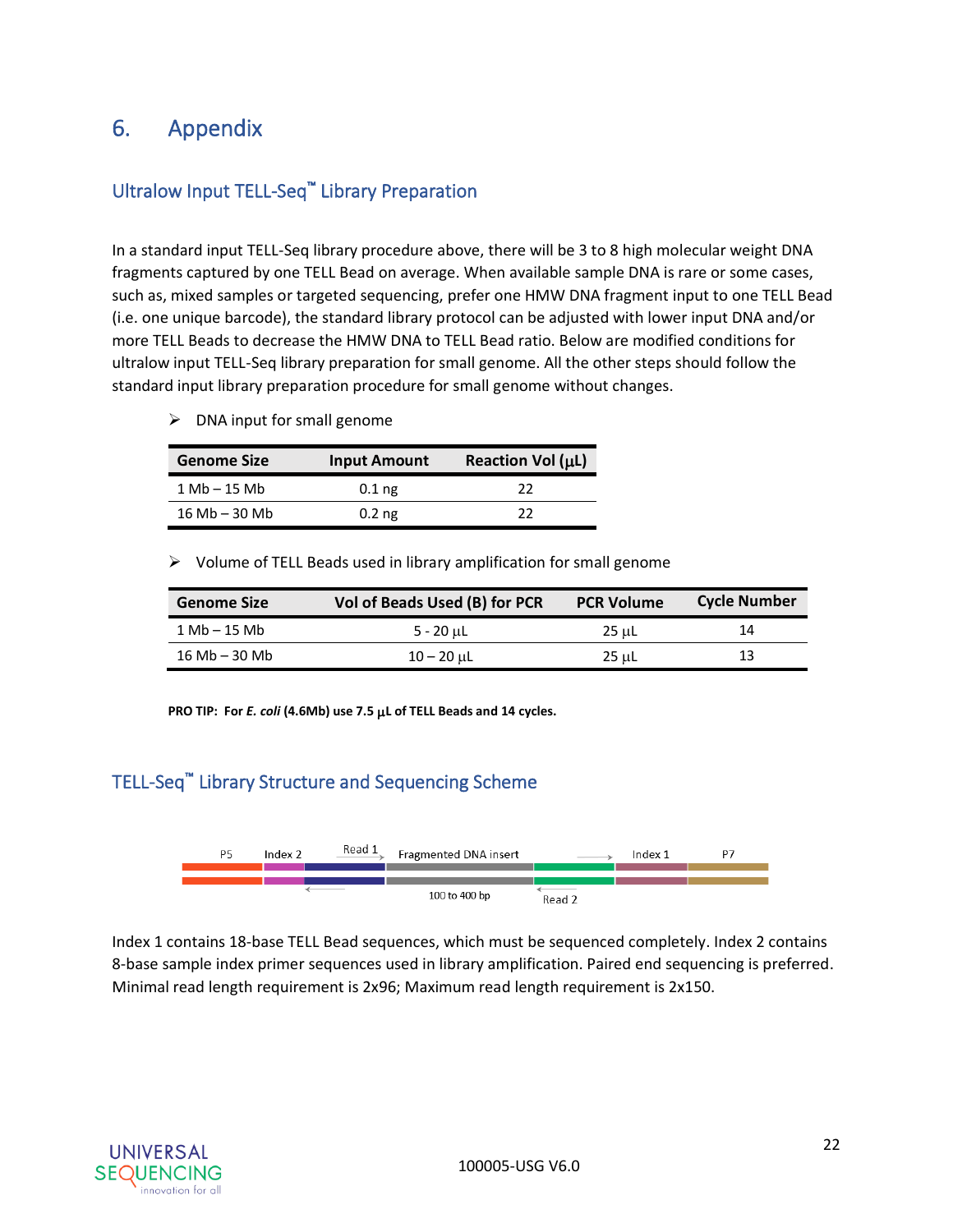

## <span id="page-23-0"></span>Example of Illumina® Sequencing % Base by Cycle Chart

## <span id="page-23-1"></span>Illumina® Sequencing Guide

- 1. Dilute TELL-Seq library according to Illumina® sequencing platform specific concentration and volume.
- 2. Libraries may be pooled together for sequencing when different multiplex primers are used in the library amplification step.
- 3. Custom sequencing primers are required to sequence TELL-Seq libraries and provided in the TELL-Seq Illumina Sequencing Primer Kit.

| <b>Component Name</b> | Concentration | <b>Storage</b><br><b>Temperature</b> |
|-----------------------|---------------|--------------------------------------|
| Read 1 Primer         | $100 \mu M$   | $-25^{\circ}$ C to $-15^{\circ}$ C   |
| Read 2 Primer         | 100 μM        | $-25^{\circ}$ C to $-15^{\circ}$ C   |
| Index 1 Primer        | $100 \mu M$   | $-25^{\circ}$ C to $-15^{\circ}$ C   |
| Index 2 Primer        | 100 μM        | $-25^{\circ}$ C to $-15^{\circ}$ C   |

#### **TELL-Seq Illumina Sequencing Primer Kits**

- 4. These custom sequencing primers can be loaded into the specified wells for custom primers. Alternatively, they can also be loaded into corresponding standard Illumina® sequencing primer wells when an Illumina® PhiX control library is spiked in a sequencing run.
- **5.** Custom Index 2 primer is only needed when multiple TELL-Seq libraries with different multiplex primers are pooled for sequencing and when a sequencer requires an i5 index sequencing primer. **For MiSeq, HiSeq 2000/2500 and NovaSeq v1 reagents, custom Index 2 Primer is not required.**

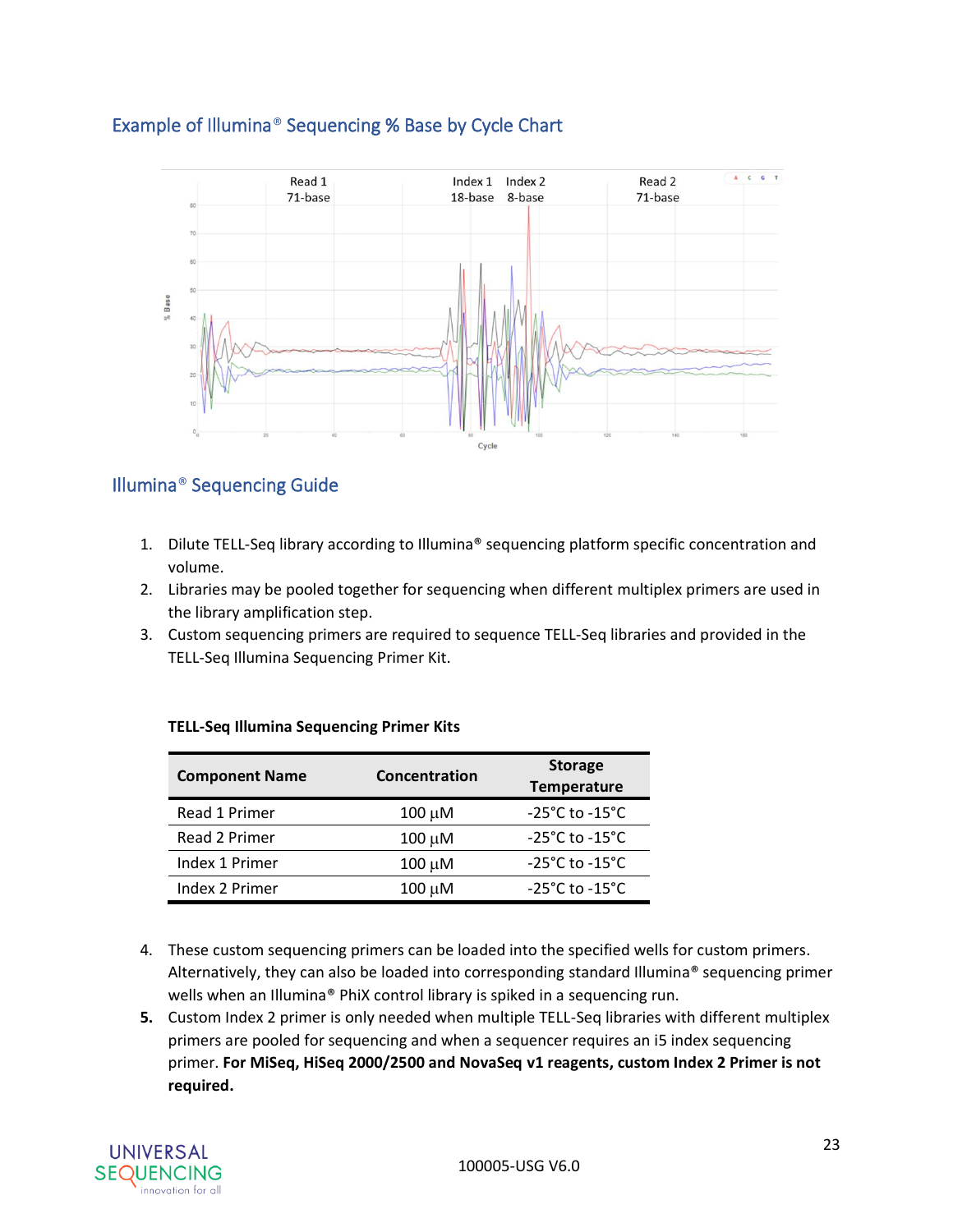6. The minimum number of sequencing runs can be performed using the amount of sequencing primers provided are varied based on the sequencing system.

| <b>Sequencing System</b> | Is custom Index 2 Primer required? |  |
|--------------------------|------------------------------------|--|
| NovaSeg                  | v1 reagent: No; v1.5 reagent: Yes  |  |
| HiSeq 3000/4000          | Yes                                |  |
| HiSeq 2000/2500          | No                                 |  |
| NextSeq                  | Yes                                |  |
| MiSeg                    | No                                 |  |
| MiniSeg                  | Yes                                |  |

## <span id="page-24-0"></span>Illumina® Sequencing Read Length Recommendation

- 1. Paired end sequencing is recommended.
- 2. TELL-Seq library Index 1 is 18-base, Index 2 is 8-base. There are total 26-base for both indexes compared to total 16-base for standard Illumina dual index. The extra 10-cycle required for sequencing TELL-Seq library index need to be deducted from read 1 and read 2 sequencing cycles evenly. Since Illumina sequencing reagent guarantee 2 extra cycles, 4-cycle for read 1 and 4-cycle for read 2 need to be deducted, respectively. Recommended sequencing length are 2×96 PE to 2×146 PE for dual index run; 2x100 PE to 2x150 PE for a single sample run without need for Index 2 read.

## <span id="page-24-1"></span>Sequencing Depth Consideration

Adequate sequencing depth is required to get enough TELL Bead coverage. The more TELL Beads used in library amplification to generate a TELL-Seq library, the more sequencing reads will be required to get the desired sequencing depth. However, the fewer TELL Beads used for library amplification, the lower the library complexity will be, which may lead to a higher duplication rate of sequencing reads. The balance between TELL Beads used and TELL-Seq library complexity required may depend on the genome size and application.

For *de novo* assembly application, at least 60x genome coverage of the sample is recommended in general. However, lower sequencing coverage may also be enough depending on the amount of TELL Beads used for library amplification and TELL-Seq library complexity.

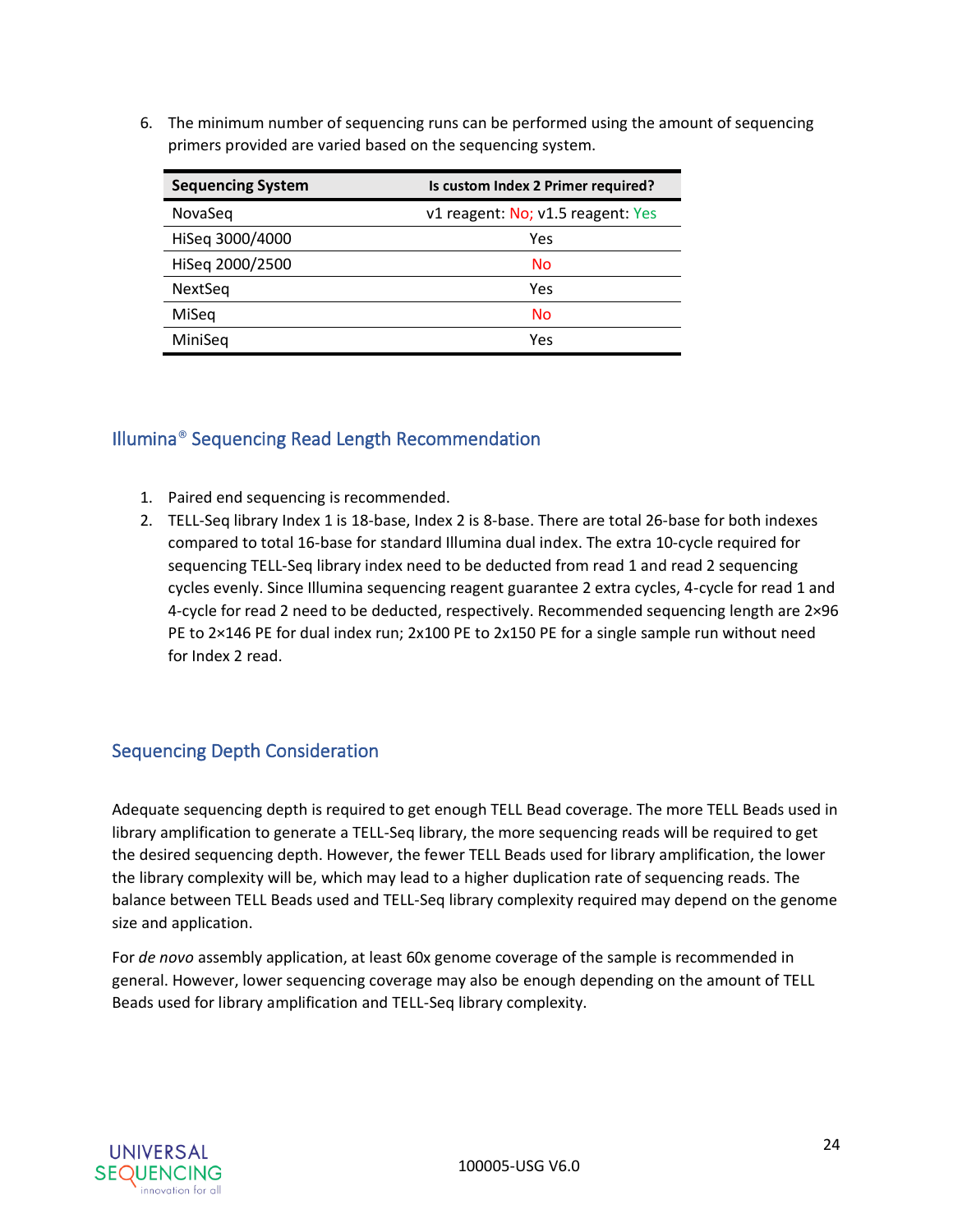<span id="page-25-0"></span>Library Multiplex Primer Index Sequences (i.e. Index 2 Read) for sample sheet of NovaSeq v1, MiSeq and HiSeq2000/2500

| <b>Library Multiplex Primer</b> | <b>Index Sequence</b> |
|---------------------------------|-----------------------|
| T501                            | TGAACCTT              |
| T502                            | TGCTAAGT              |
| T503                            | TGTTCTCT              |
| T504                            | TAAGACAC              |
| T505                            | CTAATCGA              |
| T506                            | CTAGAACA              |
| T507                            | TAAGTTCC              |
| T508                            | TAGACCTA              |
|                                 |                       |
| T509                            | CATCCGAA              |
| T510                            | TTATGAGT              |
| T511                            | AGAGGCGC              |
| T512                            | TAGCCGCG              |
| T513                            | ACGAATAA              |
| T514                            | TTCGTAGG              |
| T515                            | <b>GATCTGCT</b>       |
| T516                            | CGCTCCGC              |
|                                 |                       |
| T517                            | AGGCTATA              |
| T518                            | <b>GCCTCTAT</b>       |
| T519                            | AGGATAGG              |
| T520                            | TCAGAGCC              |
| T521                            | <b>CTTCGCCT</b>       |
| <b>T522</b>                     | TAAGATTA              |
| T523                            | AGTAAGTA              |
| T524                            | <b>GACTTCCT</b>       |